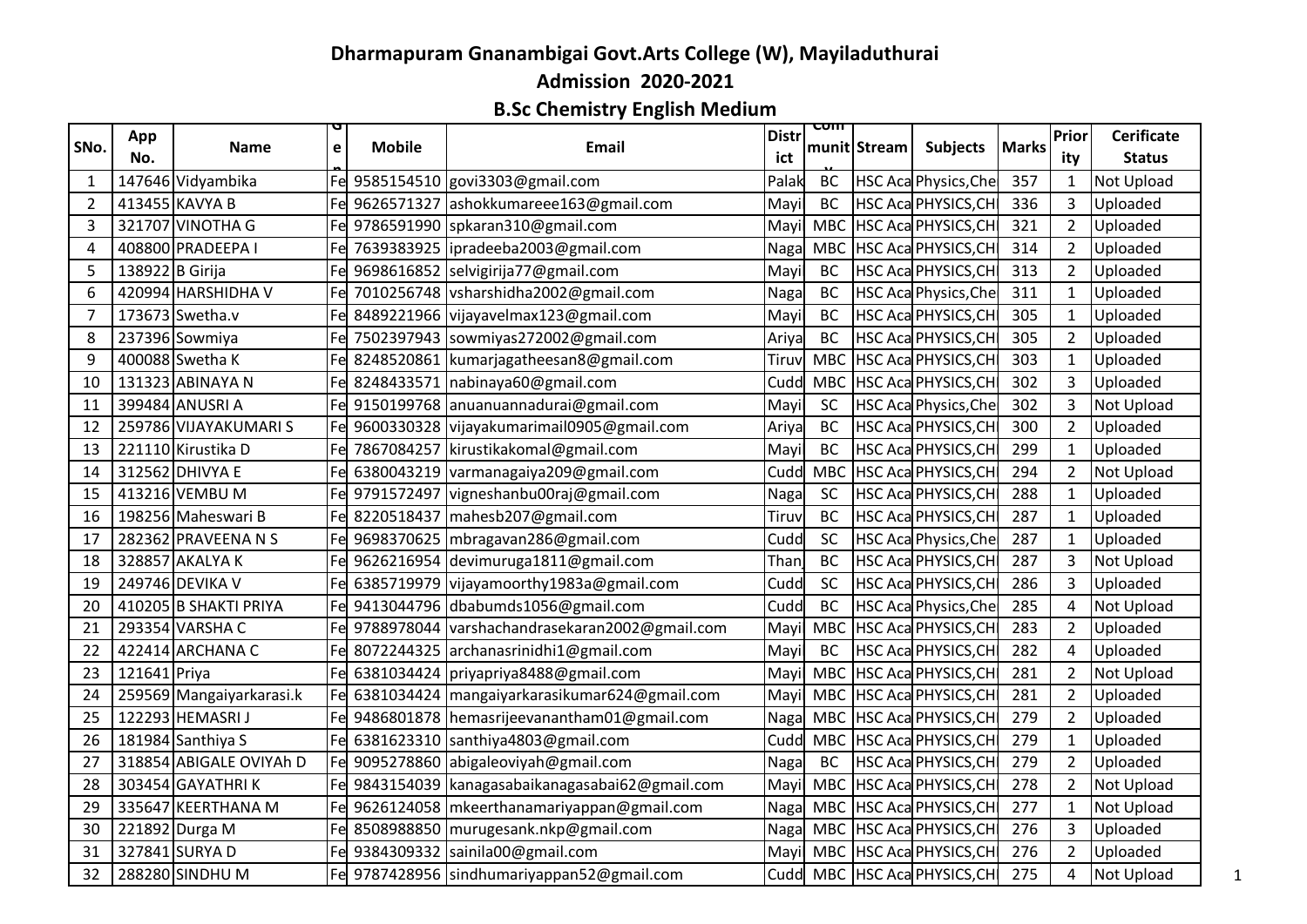| SNo.     | App            | <b>Name</b>             | u<br>$\mathbf{e}$ | <b>Mobile</b> | Email                                                                                       | <b>Distr</b>  | <u>रणाा</u> | munit Stream | <b>Subjects</b>                                    | <b>Marks</b> | Prior          | <b>Cerificate</b>         |
|----------|----------------|-------------------------|-------------------|---------------|---------------------------------------------------------------------------------------------|---------------|-------------|--------------|----------------------------------------------------|--------------|----------------|---------------------------|
| 33       | No.            | 322743 Sindhu M         |                   | Fe 9043603077 |                                                                                             | ict<br>Cudd   |             |              |                                                    | 275          | ity            | <b>Status</b><br>Uploaded |
|          |                | 320314 SOWMIYA.SJ       |                   |               | sindhumariyappan02@gmail.com                                                                |               |             |              | MBC HSC Aca PHYSICS, CH<br>MBC HSC Aca PHYSICS, CH |              | 4              |                           |
| 34<br>35 |                | 227466 PRIYADHARSHINI K |                   |               | Fe 8838698985   sjsowmiya532003@gmail.com<br>Fe 9787433641 koodiyarasukoodiyarasu@gmail.com | Cudd          |             |              | MBC HSC Aca PHYSICS, CH                            | 274<br>273   | 4<br>3         | Uploaded<br>Uploaded      |
| 36       |                | 305841 Gayathri         |                   |               | Fe 8438574123 vkvinfonet@gmail.com                                                          | Ariya<br>Than | BC          |              | HSC Aca PHYSICS, CH                                | 271          | $\overline{2}$ | Uploaded                  |
| 37       | 306659 Arthi K |                         |                   |               | Fe 9500261971 gemini.nataraj@gmail.com                                                      | Cudd          |             |              | MBC HSC Aca PHYSICS, CH                            | 271          | $\overline{2}$ | Not Upload                |
| 38       |                | 246020 MUTHULAKSHMIK    |                   |               | Fe 8940357097 muthulakshmikomal@gmail.com                                                   | Mayil         |             |              | MBC   HSC Aca PHYSICS, CH                          | 270          | $\mathbf{1}$   | Not Upload                |
| 39       |                | 312877 ABINAYA P        |                   |               | Fe 7502981602 purushothamanr75@gmail.com                                                    | Cudd          | <b>SC</b>   |              | <b>HSC Aca PHYSICS, CH</b>                         | 270          | $\mathbf{1}$   | Uploaded                  |
| 40       |                | 214279 AATHIRAI.a.s     |                   |               | Fe 9344340429 aathiraiacchu01@gmail.com                                                     | Cudd          |             |              | MBC HSC Aca PHYSICS, CH                            | 268          | $\overline{2}$ | Not Upload                |
| 41       |                | 263633 GAYATHRI.B       |                   |               | Fel 8884000637 vannaraja@gmail.com                                                          | Than          | BC          |              | HSC Aca PHYSICS, CH                                | 268          | $\mathbf{1}$   | Uploaded                  |
| 42       |                | 287139 ANUPRIYA S       |                   |               | Fe 8778813157 aarthisutha2020@gmail.com                                                     | Naga          | <b>MBC</b>  |              | HSC Aca PHYSICS, CH                                | 266          | $\overline{2}$ | Uploaded                  |
| 43       |                | 422260 ISWARIYA S       |                   |               | Fe 9965156822 selvarajvao70@gmail.com                                                       | Mayil         | <b>BC</b>   |              | HSC Aca PHYSICS, CH                                | 265          | 4              | Uploaded                  |
| 44       |                | 213622 Mahalakshmi M    |                   |               | Fe 9943018164 drksbotany@gmail.com                                                          | Mayi          |             |              | MBC HSC Aca PHYSICS, CH                            | 264          | 4              | Uploaded                  |
| 45       |                | 318164 PARKAVI R        |                   |               | Fe 9788042477   parkavirr2002@gmail.com                                                     | Mayil         |             |              | MBC HSC Aca PHYSICS, CH                            | 264          | $\overline{2}$ | Uploaded                  |
| 46       |                | 406181 JAYA BHARATHI B  |                   |               | Fel 8925339291   jayasubramaniyam22@gmail.com                                               | Ranip         | <b>MBC</b>  |              | HSC Aca PHYSICS, CH                                | 264          | 3              | Not Upload                |
| 47       |                | 305839 ABINAYA S        |                   |               | Fe 9566682753 sankararajalakshmi6@gmail.com                                                 | Mayi          | BC          |              | HSC Aca PHYSICS, CH                                | 263          | $\mathbf{1}$   | Uploaded                  |
| 48       |                | 143489 Shamini          |                   |               | Fel 9487312283  shaminir6@gmail.com                                                         | Naga          | BC          |              | HSC Aca PHYSICS, CH                                | 262          | $\mathbf{1}$   | Uploaded                  |
| 49       |                | 239717 BONISHA G        |                   |               | Fe 7806859071 dhanasuba674@gmail.com                                                        | Than          | BC          |              | HSC Aca PHYSICS, CH                                | 262          | 3              | Uploaded                  |
| 50       | 415165 Agalya  |                         |                   |               | Fe 9123525883   jk.aakash224@gmail.com                                                      | Tiruv         | BC          |              | HSC Aca PHYSICS, CH                                | 262          | $\overline{2}$ | Uploaded                  |
| 51       |                | 285243 Swetha. R        |                   |               | Fe 8778015584   mail2swetharavi@gmail.com                                                   | Cudd          | BC          |              | HSC Aca PHYSICS, CH                                | 261          | $\mathbf{1}$   | Not Upload                |
| 52       |                | 289143 RANJITHA S V P   |                   |               | Fel 9655138070 seensrinivasan005@gmail.com                                                  | Ranip         | <b>BC</b>   |              | HSC Aca PHYSICS, CH                                | 261          | $\overline{2}$ | Uploaded                  |
| 53       |                | 273674 JENANITHA J      |                   |               | Fe 9965737275 jenanithaj2003@gmail.com                                                      | Thanj         | <b>SC</b>   |              | HSC Aca PHYSICS, CH                                | 260          | $\overline{2}$ | Uploaded                  |
| 54       |                | 281113 LAKSHMIR         |                   |               | Fe 9659881617   lakshmi03102002@gmail.com                                                   | Naga          | <b>MBC</b>  |              | <b>HSC Aca PHYSICS, CH</b>                         | 260          | $\mathbf{2}$   | Not Upload                |
| 55       |                | 120871 Pavithra B       |                   |               | Fe 9489858033 bpavivani@gmail.com                                                           | Mayi          | <b>MBC</b>  |              | HSC Aca PHYSICS, CH                                | 259          | $\mathbf{1}$   | Uploaded                  |
| 56       |                | 158685 VARSHAK          |                   |               | Fe 9789542431 varshacdm2002@gmail.com                                                       | Cudd          | <b>SC</b>   |              | HSC Aca PHYSICS, CH                                | 259          | $\mathbf{1}$   | Uploaded                  |
| 57       |                | 387917 DHARANI          |                   |               | Fe 9344498609   ramandharani4@gmail.com                                                     | Tiruv         | BC          |              | HSC Aca PHYSICS, CH                                | 259          | $\mathbf{1}$   | Uploaded                  |
| 58       |                | 253224 PRIYADHARSHINI   |                   |               | Fe 8124714260 priyadharshini.d1862002@gmail.com                                             | Naga          | <b>MBC</b>  |              | HSC Aca PHYSICS, CH                                | 258          | $\overline{2}$ | Uploaded                  |
| 59       |                | 284531 PRIYA S          |                   |               | Fe 9150968329 spriya105@gmail.com                                                           | Mayi          | <b>SC</b>   |              | HSC Aca PHYSICS, CH                                | 258          | 3              | Not Upload                |
| 60       |                | 319176 SHANMATHI MK     |                   |               | Fe 9842920266 shanmathimk90@gmail.com                                                       | Nagal         | <b>BC</b>   |              | HSC Aca PHYSICS, CH                                | 258          | $\mathbf{1}$   | Uploaded                  |
| 61       |                | 390563 VIJAYALAKSHMIS   |                   |               | Fe 9344036131 vijayalakshmi002003@gmail.com                                                 |               |             |              | Tiruv MBC HSC Aca PHYSICS, CH                      | 258          | $\mathbf{1}$   | Not Upload                |
| 62       | 384505 ABI E   |                         |                   | Fe 7539970021 | abi021003@gmail.com                                                                         | Than          |             |              | MBC HSC Aca PHYSICS, CH                            | 257          | 8              | Not Upload                |
| 63       |                | 395425 ELAKKIYA         |                   | Fe 8760264207 | elakkiyae2003@gmail.com                                                                     | Ariya         |             |              | MBC HSC Aca PHYSICS, CH                            | 257          | $\overline{2}$ | Uploaded                  |
| 64       |                | 211197 MAHALAKSHMIK     |                   |               | Fe 9962233216 Vizudugaltamil@gmail.com                                                      | Cudd          | BC          |              | HSC Aca PHYSICS, CH                                | 256          | $\overline{2}$ | Uploaded                  |
| 65       |                | 224045 ELAKKIYA J       |                   | Fe 9626992647 | elakkiaj2002@gmail.com                                                                      | Mayil         | BC          |              | HSC Aca PHYSICS, CH                                | 256          | $\mathbf{1}$   | Uploaded                  |
| 66       |                | 328489 Jayalakshmi A    |                   |               | Fe 8973123657   jayalakshmi 27062003@gmail.com                                              | Ariya         |             |              | MBC HSC Aca PHYSICS, CH                            | 256          | 4              | Uploaded                  |
| 67       |                | 370984 KIRUTHIKA S      |                   |               | Fe 7339117035   kiruthikasundhar31@gmail.com                                                | Cudd          | BC          |              | <b>HSC Aca PHYSICS, CH</b>                         | 256          | $\overline{2}$ | Uploaded                  |
| 68       |                | 184790 SURIYA T         |                   |               | Fe 6381623310 suriyachitra20038@gmail.com                                                   |               |             |              | Cudd MBC HSC Aca PHYSICS, CH                       | 255          | $\mathbf{1}$   | Uploaded                  |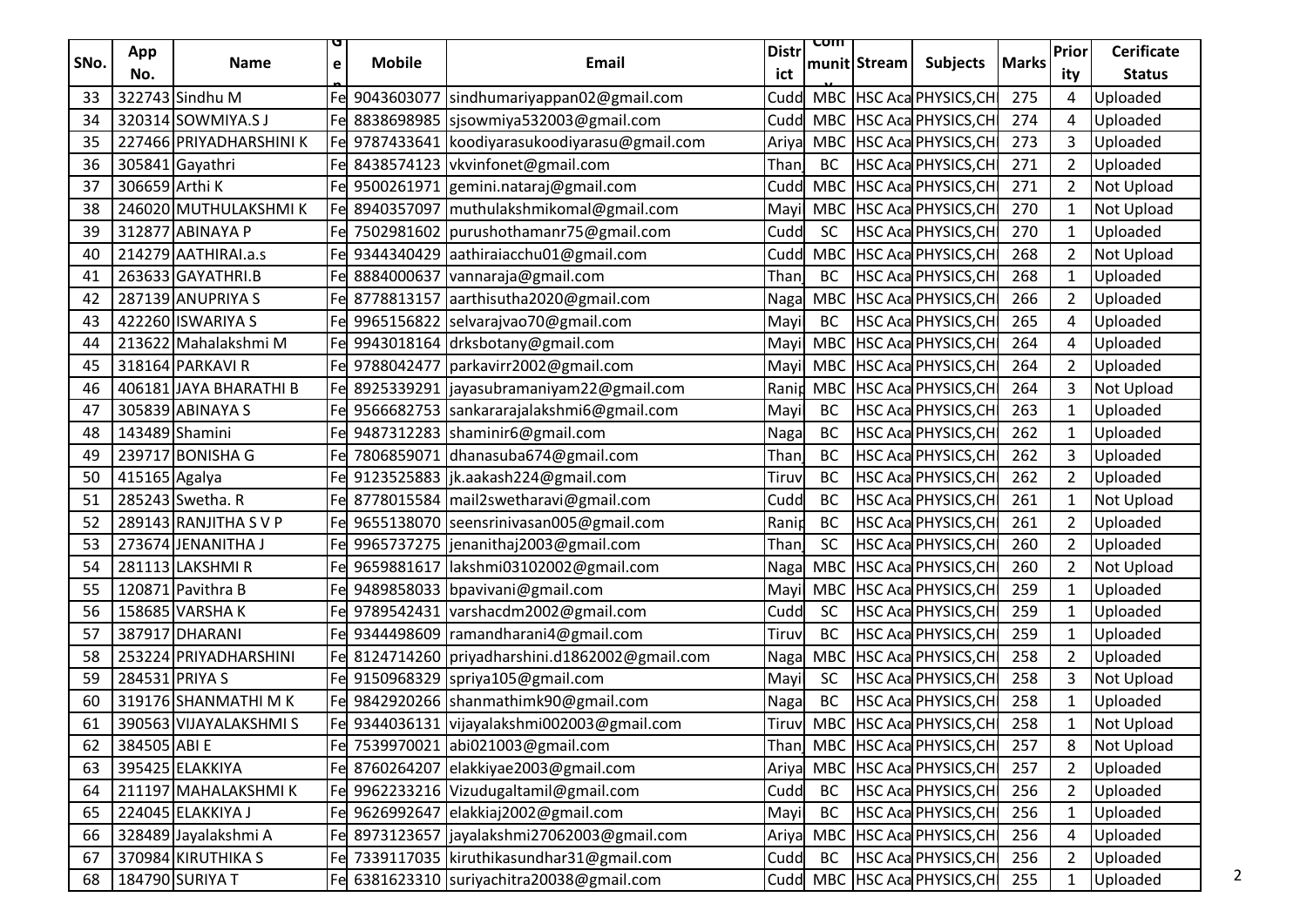| SNo. | App            | <b>Name</b>             | $\mathbf{e}$ | <b>Mobile</b> | Email                                                        | <b>Distr</b> | <u>रणाा</u> | munit Stream | <b>Subjects</b>              | <b>Marks</b> | Prior                 | <b>Cerificate</b>         |
|------|----------------|-------------------------|--------------|---------------|--------------------------------------------------------------|--------------|-------------|--------------|------------------------------|--------------|-----------------------|---------------------------|
| 69   | No.            | 209533 Abinaya P        |              |               | Fe 9962233216 veera216@yahoo.co.in                           | ict<br>Nagal |             |              | MBC HSC Aca PHYSICS, CH      | 255          | ity<br>$\overline{2}$ | <b>Status</b><br>Uploaded |
| 70   |                | 268219 VIDHYA S         |              |               | Fe 9047270055 vishalsandhosh2507@gmail.com                   | Mayil        |             |              | MBC HSC Aca PHYSICS, CH      | 255          | 3                     | Uploaded                  |
| 71   |                | 298091 VIJAYALAKSHMI R  |              |               | Fe 9788504288 vijayalakshmirs02@gmail.com                    | Mayil        |             |              | MBC HSC Aca PHYSICS, CH      | 255          | 3                     | Uploaded                  |
| 72   |                | 346395 Arthi.M          |              |               | Fe 6379770566 agasikaarthi2001@gmail.com                     | Pudu         | BC          |              | HSC Aca PHYSICS, CH          | 255          | $\overline{2}$        | Uploaded                  |
| 73   |                | 382322 ARUNaDEVI V      |              |               | Fe 9488878820 arundeviv874@gmail.com                         | Cudd         |             |              | MBC HSC Aca PHYSICS, CH      | 254          | $\overline{2}$        | Uploaded                  |
| 74   |                | 240615 SUBISHKA G       |              |               | Fe 7598764600 subishka16052003@gmail.com                     | Nagal        |             |              | MBC HSC Aca PHYSICS, CH      | 253          | $\overline{2}$        | Not Upload                |
| 75   |                | 355397 M.nandhini       |              |               | Fe 9751159840 nandi25062003@gmail.com                        | Mayi         | <b>SC</b>   |              | <b>HSC Aca PHYSICS, CH</b>   | 253          | $\mathbf{1}$          | Not Upload                |
| 76   |                | 132098 ATCHAYA S        |              | Fe 9524508887 | sankar98659@gmail.com                                        | Mayi         | BC          |              | HSC Aca PHYSICS, CH          | 252          | 3                     | Not Upload                |
| 77   |                | 226209 Madhumitha S     |              |               | Fe 8489340886   jananis06591@gmail.com                       | Thanj        | BC          |              | HSC Aca PHYSICS, CH          | 252          | $\overline{2}$        | Uploaded                  |
| 78   |                | 370904 PRIYADHARSHINI K |              |               | Fe 6383848758   ramananvenkat175@gmail.com                   | Mayil        | MBC         |              | HSC Aca PHYSICS, CH          | 252          | $\mathbf{2}$          | Not Upload                |
| 79   |                | 324168 SINTHIYA S       |              |               | Fe 9159978657 ssinthiyasenthilkumar@gmail.com                | Cudd         | <b>SC</b>   |              | <b>HSC Aca PHYSICS, CH</b>   | 251          | $\overline{2}$        | Uploaded                  |
| 80   |                | 173502 ELAMATHI E       |              |               | Fe 7402001025 eelamaran237@gmail.com                         | Cudd         |             |              | MBC HSC Aca Physics, Che     | 250          | $\mathbf{1}$          | Not Upload                |
| 81   |                | 281867 JEEVAJOTHI J     |              |               | Fe 8098868047   u.anbarasi2@gmail.com                        | Cudd         |             |              | MBC HSC Aca PHYSICS, CH      | 249          | $\mathbf{1}$          | Uploaded                  |
| 82   |                | 295418J R ANUPRABHA     |              |               | Fe 9486802822 rajanujai19@gmail.com                          | Mayi         | BC          |              | <b>HSC Aca PHYSICS, CH</b>   | 249          | $\mathbf{1}$          | Not Upload                |
| 83   |                | 102692 THARANESWARI D   |              |               | Fe 8870197511 d.sasikala02@gmail.com                         | Cudd         | BC          |              | HSC Aca PHYSICS, CH          | 248          | 3                     | Uploaded                  |
| 84   | 135176 AASIKA  |                         |              |               | Fe 9788566139 ezhumalai388@gmail.com                         | Cudd         |             |              | MBC HSC Aca PHYSICS, CH      | 248          | 3                     | Uploaded                  |
| 85   |                | 141570 M.Aarthi         |              |               | Fe 9944055125 drnsvijay26@gamil.com                          | Mayi         | <b>SC</b>   |              | HSC Aca PHYSICS, CH          | 248          | $\mathbf{1}$          | Uploaded                  |
| 86   |                | 228019 MAHESWARI.S      |              |               | Fe 9047030313   maheswarsekar@gmail.com                      | Tiruv        | <b>DNC</b>  |              | HSC Aca Physics, Che         | 248          | 3                     | Not Upload                |
| 87   |                | 233471 LAVANYA S S      |              |               | Fe 6383772784 lavanyasubrmanaiyan2@gmail.com                 | Mayil        |             |              | MBC HSC Aca PHYSICS, CH      | 248          | $\mathbf{1}$          | Not Upload                |
| 88   |                | 333639 Maheswari S      |              |               | Fe 9047030313   maheswarsekar@gmail.commahes                 | Tiruv        | <b>DNC</b>  |              | HSC Aca Physics, Che         | 248          | 3                     | Uploaded                  |
| 89   |                | 228380 PRIYANKA M       |              |               | Fe 7548898249 anbuselvi232001@gmail.com                      | Mayil        | <b>SC</b>   |              | HSC Aca PHYSICS, CH          | 246          | $\mathbf{1}$          | Uploaded                  |
| 90   |                | 289944 Rajalakshmi K    |              |               | Fe 9943810107   kumarrajalakshmi001@gmail.com                | Ariya        | BC          |              | HSC Aca PHYSICS, CH          | 245          | 5                     | Uploaded                  |
| 91   |                | 305546 DHarani K        |              |               | Fe 8056309765   kannandharani488@gmail.com                   | Nagal        | <b>MBC</b>  |              | HSC Aca PHYSICS, CH          | 245          | $\overline{2}$        | Not Upload                |
| 92   |                | 339299 PRIYADHARSHINI S |              |               | Fe 8870782547   senana2012@gmail.com                         | Than         | <b>SC</b>   |              | HSC Aca PHYSICS, CH          | 245          | 3                     | Uploaded                  |
| 93   |                | 373566 BHARATHI V       |              |               | Fe 9952747745 bharathi291102@gmail.com                       | Naga         | <b>MBC</b>  |              | <b>HSC Aca PHYSICS, CH</b>   | 245          | 3                     | Uploaded                  |
| 94   |                | 390036 Natrinai R       |              |               | Fe 9159336426   madhunpti@gmail.com                          | Mayi         | <b>SC</b>   |              | HSC Aca PHYSICS, CH          | 245          | 3                     | Uploaded                  |
| 95   |                | 402313 Nandhini A       |              |               | Fe 6374583850 nandhini24@gmail.com                           | Cudd         | <b>SC</b>   |              | <b>HSC Aca Physics, Che</b>  | 245          | $\mathbf{1}$          | Uploaded                  |
| 96   |                |                         |              |               | 106543 BEAULA EVA MACTHAFe 9489858360 dmshiyamala6@gmail.com | Mayi         | <b>BC</b>   |              | HSC Aca PHYSICS, CH          | 244          | $\mathbf{1}$          | Not Upload                |
| 97   |                | 389206 Keerthana        |              |               | Fel 9942789107   keerthana13603@gmail.com                    | Cudd         | <b>SC</b>   |              | HSC Aca PHYSICS, CH          | 244          | 3                     | Uploaded                  |
| 98   |                | 390609 Thamizhselvi T   |              |               | Fe 9600954075 thamizhselvi710@gmail.com                      | Ariya        |             |              | MBC HSC Aca PHYSICS, CH      | 244          | 3                     | Uploaded                  |
| 99   | 392434 Varsha  |                         |              |               | Fe 8973033625 varshajeyaseelan28@gmail.com                   | Mayil        |             |              | MBC HSC Aca PHYSICS, CH      | 243          | 3                     | Uploaded                  |
| 100  |                | 401303 K.keerthiga      |              |               | Fe 9944533744 rajasekaran20101983@gmail.com                  | Naga         | BC          |              | HSC Aca PHYSICS, CH          | 243          | $\mathbf{1}$          | Not Upload                |
| 101  |                | 233164 SATHIYA A        |              |               | Fe 8344242183 sathiyaagoram0503@gmail.com                    | Mayi         | BC          |              | HSC Aca Physics, Che         | 242          | $\overline{2}$        | Not Upload                |
| 102  |                | 250200 KAVIYA A         |              |               | Fe 6374657390 akaviyakomal2003@gmail.com                     | Mayi         | <b>SC</b>   |              | <b>HSC Aca PHYSICS, CH</b>   | 241          | $\overline{2}$        | Uploaded                  |
| 103  | 250723 Selvi N |                         |              |               | Fe 8098206352   n.selvikomal@gmail.com                       | Mayil        | BC          |              | HSC Aca PHYSICS, CH          | 241          | 3                     | Uploaded                  |
| 104  |                | 310057 KOTHESWARI V     |              |               | Fel 9080463572 kotheswariv@gmail.com                         |              |             |              | Naga MBC HSC Aca PHYSICS, CH | 241          | $\mathbf{1}$          | Uploaded                  |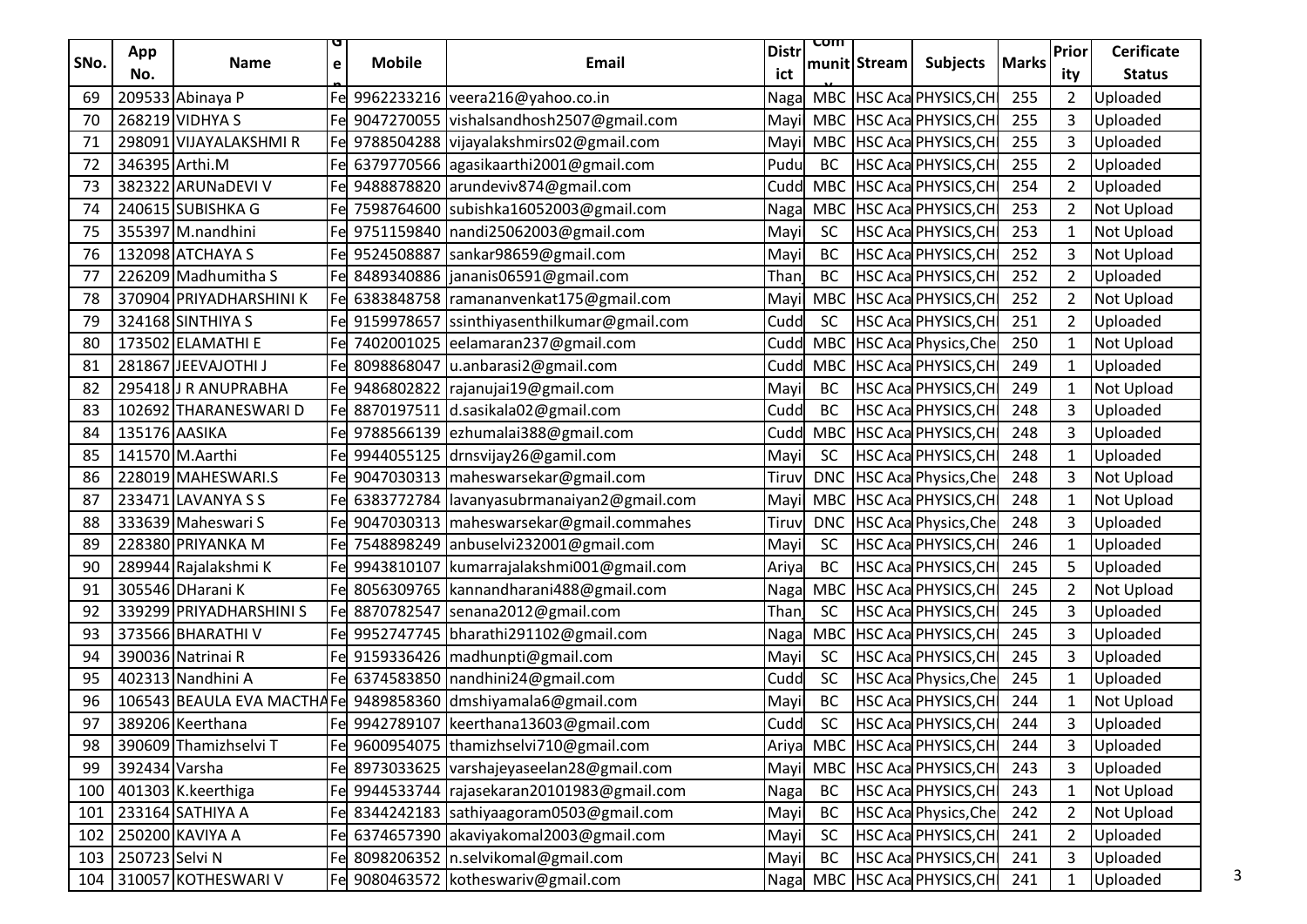|      | App          |                         |   |               |                                                             | <b>Distr</b> | प्णा       |              |                             |              | Prior          | <b>Cerificate</b> |
|------|--------------|-------------------------|---|---------------|-------------------------------------------------------------|--------------|------------|--------------|-----------------------------|--------------|----------------|-------------------|
| SNo. | No.          | <b>Name</b>             | e | <b>Mobile</b> | <b>Email</b>                                                | ict          |            | munit Stream | <b>Subjects</b>             | <b>Marks</b> | ity            | <b>Status</b>     |
| 105  |              | 100395 P.abinayasri     |   |               | Fe 9095191517 abisri280@gmail.com                           | Tiruv        |            |              | MBC HSC Aca PHYSICS, CH     | 240          | $\mathbf{1}$   | Uploaded          |
| 106  |              | 100678 RAGAVI R         |   |               | Fe 9943174722 Ragavi251@gmail.com                           | Mayil        | <b>BC</b>  |              | HSC Aca PHYSICS, CH         | 240          | 3              | Uploaded          |
| 107  |              | 221188 KAVIPRIYA A      |   |               | Fe 8973865790 kavipriyarajini03@gmail.com                   | Cudd         | <b>SC</b>  |              | HSC Aca PHYSICS, CH         | 240          | $\mathbf{1}$   | Uploaded          |
| 108  |              | 307050 RAMYA R          |   |               | Fe 9597769819   ramyarpnr2003@gmail.com                     | Than         | <b>BC</b>  |              | HSC Aca PHYSICS, CH         | 240          | 3              | Uploaded          |
| 109  |              | 379165 Priyadharshini V |   |               | Fe 8489287479 priyadharshinivenkadachalapath@gmail.com Than |              | <b>SC</b>  |              | HSC Aca PHYSICS, CH         | 240          | $\overline{2}$ | <b>Not Upload</b> |
| 110  |              | 331352 GOWSALYA V       |   |               | Fe 9150784680 sudhamoorthi2007@gmail.com                    | Mayil        | <b>SC</b>  |              | HSC Aca PHYSICS, CH         | 239          | 4              | Uploaded          |
| 111  |              | 416276 SARANYASRI       |   |               | Fe 8220822862 sreemailservices@gmail.com                    | Mayil        | <b>BC</b>  |              | HSC Aca PHYSICS, CH         | 239          | 3              | Not Upload        |
| 112  |              | 137070 JAYASRI J        |   |               | Fe 8489929523 Jjayasrijaya2003@gmail.com                    | Mayil        | <b>SC</b>  |              | HSC Aca PHYSICS, CH         | 237          | $\mathbf{1}$   | Uploaded          |
| 113  |              | 307425 VISHNUPRIYA M    |   |               | Fel 8675992513   vishnupriya0332003@gmail.com               | Nagal        | MBC        |              | HSC Aca PHYSICS, CH         | 237          | $\mathbf{1}$   | Not Upload        |
| 114  |              | 134105 ANUPRIYA M       |   |               | Fe 6379441719 anbarasankuti@gmail.com                       | Thanj        | <b>SC</b>  |              | HSC Aca PHYSICS, CH         | 236          | 3              | Uploaded          |
| 115  |              | 243635 KEERTHIGA D      |   |               | Fel 8754857712   wdff793@gmail.com                          | Naga         | <b>MBC</b> |              | HSC Aca PHYSICS, CH         | 236          | 3              | Uploaded          |
| 116  |              | 251103 YOGALAKSHMIR     |   |               | Fe 8098364280 yogalakshmi2003@gmail.com                     | Mayil        | <b>SC</b>  |              | HSC Aca PHYSICS, CH         | 236          | $\mathbf{1}$   | Uploaded          |
| 117  |              | 304179 Aarthy R         |   |               | Fe 9047896029 Aarthy2003@gmail.com                          | Naga         | <b>SC</b>  |              | HSC Aca PHYSICS, CH         | 236          | $\mathbf{1}$   | Not Upload        |
| 118  |              | 361705 RAVEENA S        |   |               | Fe 6385526095 vanipoomani@gmail.com                         | Naga         | <b>MBC</b> |              | <b>HSC Aca Physics, Che</b> | 236          | $\mathbf{1}$   | Uploaded          |
| 119  |              | 137396 MONIKA SRI L     |   |               | Fe 8637652324 buvanal16@gmail.com                           | Nagal        | MBC        |              | HSC Aca PHYSICS, CH         | 235          | $2^{\circ}$    | Uploaded          |
| 120  | 183037 ABI V |                         |   |               | Fe 7708343583 abi521414@gmail.com                           | Cudd         | <b>SC</b>  |              | HSC Aca PHYSICS, CH         | 235          | $2^{\circ}$    | Uploaded          |
| 121  |              | 285297 KOWSALYA R       |   |               | Fe 8489507512 kowsalya25113@gmail.com                       | Than         | <b>BC</b>  |              | HSC Aca PHYSICS, CH         | 235          | $\overline{2}$ | Uploaded          |
| 122  |              | 231409 KAVIYABHARANI A  |   |               | Fe 9655595792 kaviyabharani2002@gmail.com                   | Mayil        | <b>SC</b>  |              | HSC Aca PHYSICS, CH         | 234          | $\mathbf{1}$   | Not Upload        |
| 123  |              | 275039 KAVIYA N         |   |               | Fe 8940743082 kaviyan2003@gmail.com                         | Than         | <b>SC</b>  |              | HSC Aca PHYSICS, CH         | 234          | 2              | Uploaded          |
| 124  |              | 278824 VANITHA A        |   |               | Fe 8220727041   i.manikandan21042000@gmail.com              | Mayil        | MBC        |              | HSC Aca PHYSICS, CH         | 234          | $2^{\circ}$    | Uploaded          |
| 125  |              | 225650 SIVARANJANI M    |   |               | Fel 8098598951  swamyprintersmyl@gmail.com                  | Naga         | <b>SC</b>  |              | HSC Aca PHYSICS, CH         | 233          | $\mathbf{1}$   | Uploaded          |
| 126  |              | 308964 GAYATHRI M       |   |               | Fe 9095120471 gayathri060802@gmail.com                      | Than         | <b>SC</b>  |              | HSC Aca PHYSICS, CH         | 233          | $\mathbf{1}$   | Uploaded          |
| 127  |              | 340224 KIRUTHIKA.S      |   |               | Fel 9940744119   swaminathanbarkavi@gmail.com               | Naga         | <b>MBC</b> |              | HSC Aca PHYSICS, CH         | 233          | $\overline{2}$ | Uploaded          |
| 128  |              | 340551 KIRUTHIKA.S      |   |               | Fe 9940744119 selvamkiruthika208@gmail.com                  | Naga         |            |              | MBC HSC Aca PHYSICS, CH     | 233          | $\mathbf{1}$   | Not Upload        |
| 129  |              | 347178 Indhumathi G     |   |               | Fe 9003135680  indu.10.4.97@gmail.com                       | Rama         | <b>SC</b>  |              | HSC Aca Physics, Che 232.5  |              | 5              | Uploaded          |
| 130  |              | 128938 Atchaya R        |   |               | Fe 9965617203 Atchaya7639@gmail.com                         | Than         | MBC        |              | HSC Aca PHYSICS, CH         | 232          | 3              | Uploaded          |
| 131  |              | 231874 BAVYAPRIYA D     |   |               | Fe 8526253504 johnviswanathan0504@gmail.com                 | Nagal        | <b>SC</b>  |              | HSC Aca PHYSICS, CH         | 232          | $\overline{2}$ | Uploaded          |
| 132  |              | 193985 POOJAA S         |   |               | Fe 9486103226  rskumaar10@gmail.com                         | Mayil        | <b>SC</b>  |              | HSC Aca Physics, Che        | 230          | $\mathbf{1}$   | Uploaded          |
| 133  |              | 335355 Saranya V        |   |               | lFel 8778295646   Sabash150593@gmail.com                    | Cudd         | <b>SC</b>  |              | <b>HSC Aca PHYSICS, CH</b>  | 230          | 3              | Uploaded          |
| 134  |              | 225953 Akshayadharani S |   |               | Fe 9698799539 akshayadharani.sambath161@gmail.com           | Mayil        | <b>SC</b>  |              | HSC Aca PHYSICS, CH         | 229          | $\overline{2}$ | Not Upload        |
| 135  |              | 302378 RAMYA R          |   |               | Fel 9385384396   ramyajravi@gmail.com                       | Mayil        | <b>MBC</b> |              | HSC Aca Physics, Che        | 229          | $\mathbf{1}$   | Not Upload        |
| 136  | 311982 Durga |                         |   |               | Fe 9791285144 durgasekar72@gmail.com                        | Mayil        |            |              | MBC HSC Aca PHYSICS, CH     | 229          | $\overline{2}$ | Uploaded          |
| 137  |              | 372822 KAVIYA G         |   |               | Fe 8220136818 kaviya190604@gmail.com                        | Thanj        |            |              | MBC HSC Aca PHYSICS, CH     | 229          | $2^{\circ}$    | Uploaded          |
| 138  |              | 422412 NATCHATHRA S     |   |               | Fel 9047276108   natchathra.s200403@gmail.com               | Cudd         | <b>SC</b>  |              | HSC Aca PHYSICS, CH         | 228          | $\mathbf{1}$   | Not Upload        |
| 139  |              | 235300 HARINI J         |   |               | Fe 9003736933 jothikannandriver@gmail.com                   | Naga         | <b>SC</b>  |              | HSC Aca PHYSICS, CH         | 227          | $\overline{2}$ | Uploaded          |
| 140  |              | 252690 YUGITHA B        |   |               | Fe 9655400224 b.yugitha@gmail.com                           | Mayil        | BC         |              | HSC Aca PHYSICS, CH         | 227          | $\overline{2}$ | Uploaded          |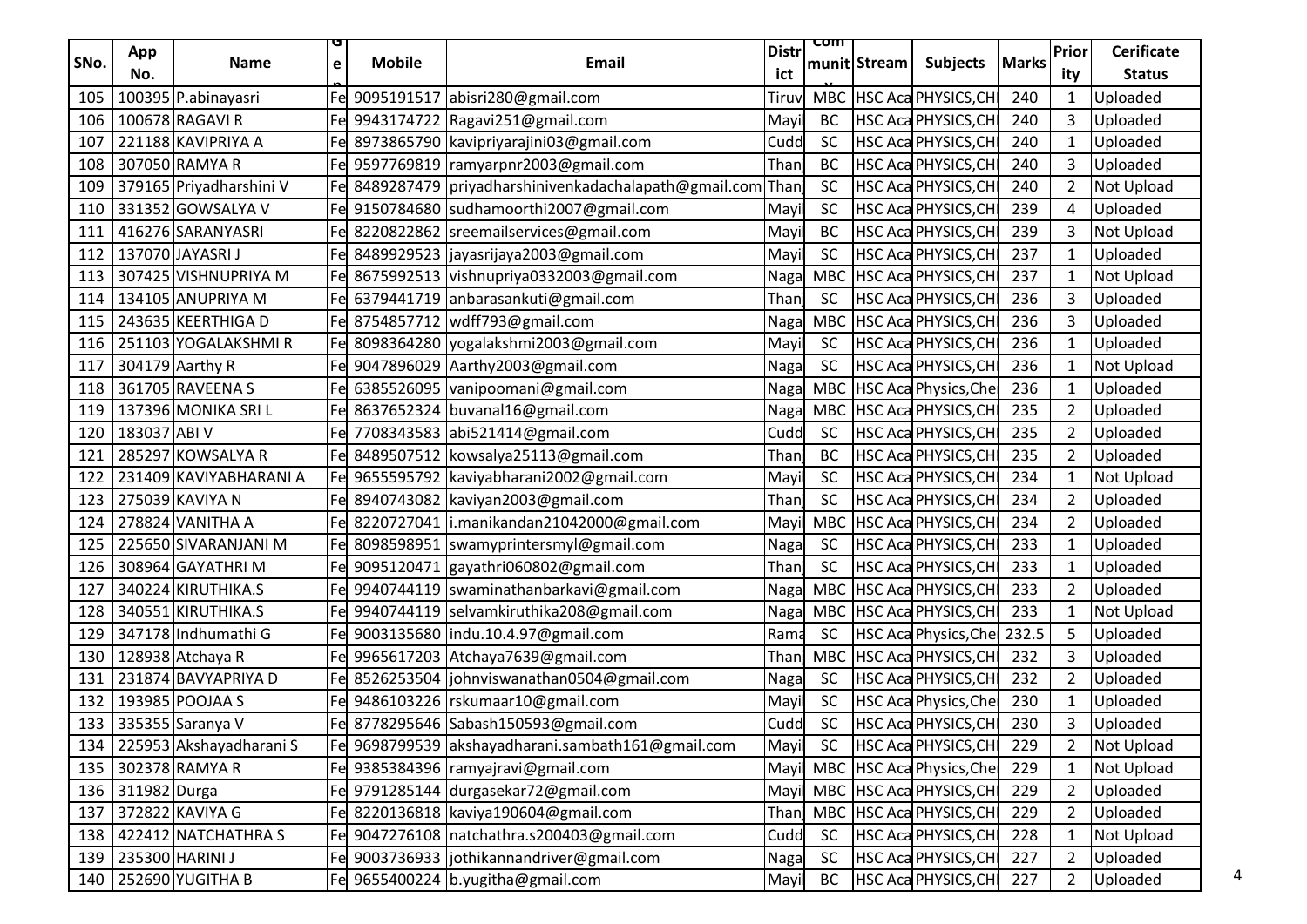|      | App            |                         |   |               |                                                               | <b>Distr</b> | <u>रणाा</u> |              |                              |              | <b>Prior</b>   | <b>Cerificate</b> |
|------|----------------|-------------------------|---|---------------|---------------------------------------------------------------|--------------|-------------|--------------|------------------------------|--------------|----------------|-------------------|
| SNo. | No.            | <b>Name</b>             | e | <b>Mobile</b> | Email                                                         | ict          |             | munit Stream | <b>Subjects</b>              | <b>Marks</b> | ity            | <b>Status</b>     |
| 141  |                | 260002 Jeevitha D       |   |               | Fe 9361435275 jeevitha291002@gmail.com                        | Than         |             |              | MBC HSC Aca PHYSICS, CH      | 227          | $\overline{2}$ | Uploaded          |
| 142  |                | 270482 SOUNDARYA        |   |               | Fe 9790184291   madhanudhayamr@gmail.com                      | Naga         |             |              | MBC HSC Aca PHYSICS, CH      | 227          | $\overline{2}$ | Uploaded          |
| 143  |                | 310269 VINISHA V        |   |               | Fe 9894663272 varathurajan872@gmail.com                       | Cudd         |             |              | MBC HSC Aca PHYSICS, CH      | 227          | $\mathbf{1}$   | Not Upload        |
| 144  |                | 118040 KUMARI.K         |   |               | Fe 7448916272 gomathikumari2002@gmail.com                     | Ariya        | <b>SC</b>   |              | HSC Aca PHYSICS, CH          | 226          | $\mathbf{1}$   | Uploaded          |
| 145  |                | 225399 MAGESHWARIS      |   |               | Fe 9095979516   magesh15072002@gmail.com                      | Than         | MBC         |              | HSC Aca PHYSICS, CH          | 226          | $\mathbf{1}$   | Uploaded          |
| 146  |                | 225528 SURUTHI M        |   |               | Fe 6383675971 elaksanand@gmail.com                            | Mayil        |             |              | MBC HSC Aca PHYSICS, CH      | 226          | $\mathbf{1}$   | Uploaded          |
| 147  |                | 249266 YAZHINI T        |   |               | Fe 6374045312 yazhinithiru02@gmail.com                        | Cudd         |             |              | MBC HSC AcaPHYSICS, CH       | 226          | $\mathbf{1}$   | Not Upload        |
| 148  |                | 317896 Naveena P        |   |               | Fel 9942016665   palanivel palanive 5759@mgmail.com           | Mayil        |             |              | MBC HSC Aca PHYSICS, CH      | 226          | 3              | Not Upload        |
| 149  |                | 360242 Arulmozhi        |   |               | Fe 8270425418 kabilancivil78@gmail.com                        | Mayi         | <b>BC</b>   |              | HSC Aca PHYSICS, CH          | 226          | $\mathbf{1}$   | Not Upload        |
| 150  |                | 117803 Durga Devi       |   |               | Fe 6381341038 sivasuriyansivasuriyan5601@gmail.com            | Naga         | <b>SC</b>   |              | HSC Aca Botany, Phys         | 225          | $\mathbf{1}$   | <b>Not Upload</b> |
| 151  |                | 210247 S.KAVIYA         |   |               | Fe 9626514012   mohandurga3b@gmail.com                        | Mayi         | <b>BC</b>   |              | HSC Aca PHYSICS, CH          | 225          | $\mathbf{1}$   | Uploaded          |
| 152  |                | 284031 ATCHAYA S        |   |               | Fe 9486635274 atchaya234s@gmail.com                           | Naga         | <b>SC</b>   |              | <b>HSC Aca PHYSICS, CH</b>   | 225          | $\overline{2}$ | Uploaded          |
| 153  |                | 323211 SOWMIYA T        |   |               | Fel 9944412588  sowmiyathangadurai03@gmail.com                | Cudd         | BC          |              | HSC Aca PHYSICS, CH          | 225          | 3              | Uploaded          |
| 154  |                | 371226 PAVITHRA M       |   |               | Fe 8012235698   pavithramk2003@gmail.com                      | Cudd         | <b>MBC</b>  |              | <b>HSC Aca PHYSICS, CH</b>   | 225          | 3              | Uploaded          |
| 155  |                | 280756 PRIYADHARSHINI S |   |               | Fe 6384721619 priyasandhiya2003@gmail.com                     | Naga         | <b>SC</b>   |              | HSC Aca PHYSICS, CH          | 224          | $\mathbf{1}$   | Uploaded          |
| 156  |                | 307773 ABITHA J         |   |               | Fe 9626543902   rameer444@gmail.com                           | Cudd         | <b>SC</b>   |              | HSC Aca PHYSICS, CH          | 224          | 3              | Uploaded          |
| 157  |                | 329439 PRIYANGA K       |   |               | 7867898231 priyanga220803@gmail.com                           | Than         | <b>SC</b>   |              | HSC Aca PHYSICS, CH          | 224          | $\mathbf{1}$   | Uploaded          |
| 158  | 421715 ANU A   |                         |   |               | Fe 9626878121 anuamuthan3031@gmail.com                        | Mayil        | <b>MBC</b>  |              | HSC Aca PHYSICS, CH          | 224          | $\mathbf{1}$   | Not Upload        |
| 159  | 244211 Asika M |                         |   |               | Fe 8489593040   mgprasanth97@gmail.com                        | Mayil        | <b>SC</b>   |              | HSC Aca PHYSICS, CH          | 223          | 6              | Uploaded          |
| 160  | 276386 BARANI  |                         |   |               | Fe 8940831858 sreemailservice@gmail.com                       | Naga         | MBC         |              | HSC Aca PHYSICS, CH          | 223          | 3              | Not Upload        |
| 161  |                | 317178 PRASANNA G       |   |               | Fe 9751363177   prasannagovindharaj@gmail.com                 | Mayil        | <b>MBC</b>  |              | <b>HSC Aca Physics, Che</b>  | 223          | $\overline{2}$ | Not Upload        |
| 162  |                | 347255 BABYSHALINI R    |   |               | Fe 6380605721 Sabarikutty112@gmail.com                        | Naga         | <b>SC</b>   |              | HSC Aca PHYSICS, CH          | 223          | $\mathbf{1}$   | Uploaded          |
| 163  |                | 167591 Santhiya S       |   |               | Fe 9585158468 santhiyakum02@gmail.com                         | Than         | <b>BC</b>   |              | HSC Aca PHYSICS, CH          | 222          | $\mathbf{1}$   | Uploaded          |
| 164  |                | 280596 KRISHNAVENI R    |   |               | Fe 9788505660 sabarikasinathan077@gmail.com                   | Naga         | <b>MBC</b>  |              | HSC Aca PHYSICS, CH          | 222          | $\mathbf{1}$   | Not Upload        |
| 165  |                | 393544 ABINAYA A        |   |               | Fe 9688075663 abinaya12042003@gmail.com                       | Naga         | BC          |              | HSC Aca PHYSICS, CH          | 222          | 3              | Uploaded          |
| 166  |                | 353097 SUWETHA R        |   |               | Fel 9080491095 ccrazysuriya@gmail.com                         | Cudd         | <b>SC</b>   |              | HSC Aca PHYSICS, CH          | 221          | $\mathbf{1}$   | Not Upload        |
| 167  |                |                         |   |               | 422172 SHANMUGA PRIYA S   Fe  9626961074   mks19572@gmail.com | Perar        | BC          |              | HSC Aca PHYSICS, CH          | 221          | $\mathbf{1}$   | Uploaded          |
| 168  |                | 118878 DURGA DEVI S     |   |               | Fe 9080330611 durga02012003@gmail.com                         | Mayi         | <b>BC</b>   |              | HSC Aca PHYSICS, CH          | 220          | 3              | Uploaded          |
| 169  |                | 394263 BOOMIKA N        |   |               | Fel 9943528451 boomikan2002@gmail.com                         | Mayil        | <b>BC</b>   |              | HSC Aca PHYSICS, CH          | 220          | $\overline{2}$ | Not Upload        |
| 170  |                | 420521 Abinaya .k       |   |               | Fe 8940679237 abink2004@gmail.com                             | Nagal        | <b>MBC</b>  |              | HSC Aca Physics, Che         | 220          | 4              | Uploaded          |
| 171  |                | 305697 SUBASHINI R      |   |               | Fe 9943668199 melathanur@gmail.com                            | Mayil        | <b>MBC</b>  |              | HSC Aca PHYSICS, CH          | 219          | $\overline{2}$ | Uploaded          |
| 172  |                | 372684 UMABARATHI M     |   |               | Fe 8489826016 arulbsc1997@gmail.com                           | Mayil        | <b>SC</b>   |              | HSC Aca PHYSICS, CH          | 219          | $\overline{2}$ | Not Upload        |
| 173  |                | 406939 KAVIYA S         |   |               | Fe 8523962315   kaviya15092001@gmail.com                      | Mayi         | <b>SC</b>   |              | HSC Aca Physics, Che         | 219          | $\overline{2}$ | Not Upload        |
| 174  |                | 163596 NANTHITHARAJ R   |   |               | Fe 9362179162 deebagandhideeba@gmail.com                      | Cudd         | <b>SC</b>   |              | HSC Aca PHYSICS, CH          | 218          | $\mathbf{1}$   | Uploaded          |
| 175  |                | 186627 S. Indhumathy    |   |               | Fe 9597829579 elamathyselvarasu17@gmail.com                   | Cudd         | <b>SC</b>   |              | HSC Aca PHYSICS, CH          | 218          | $\mathbf{1}$   | Uploaded          |
| 176  |                | 237149 Madhuvarshini M  |   |               | Fe 8098717609 yamsagay2@gmail.com                             |              |             |              | Than MBC HSC Aca PHYSICS, CH | 218          | $2^{\circ}$    | Uploaded          |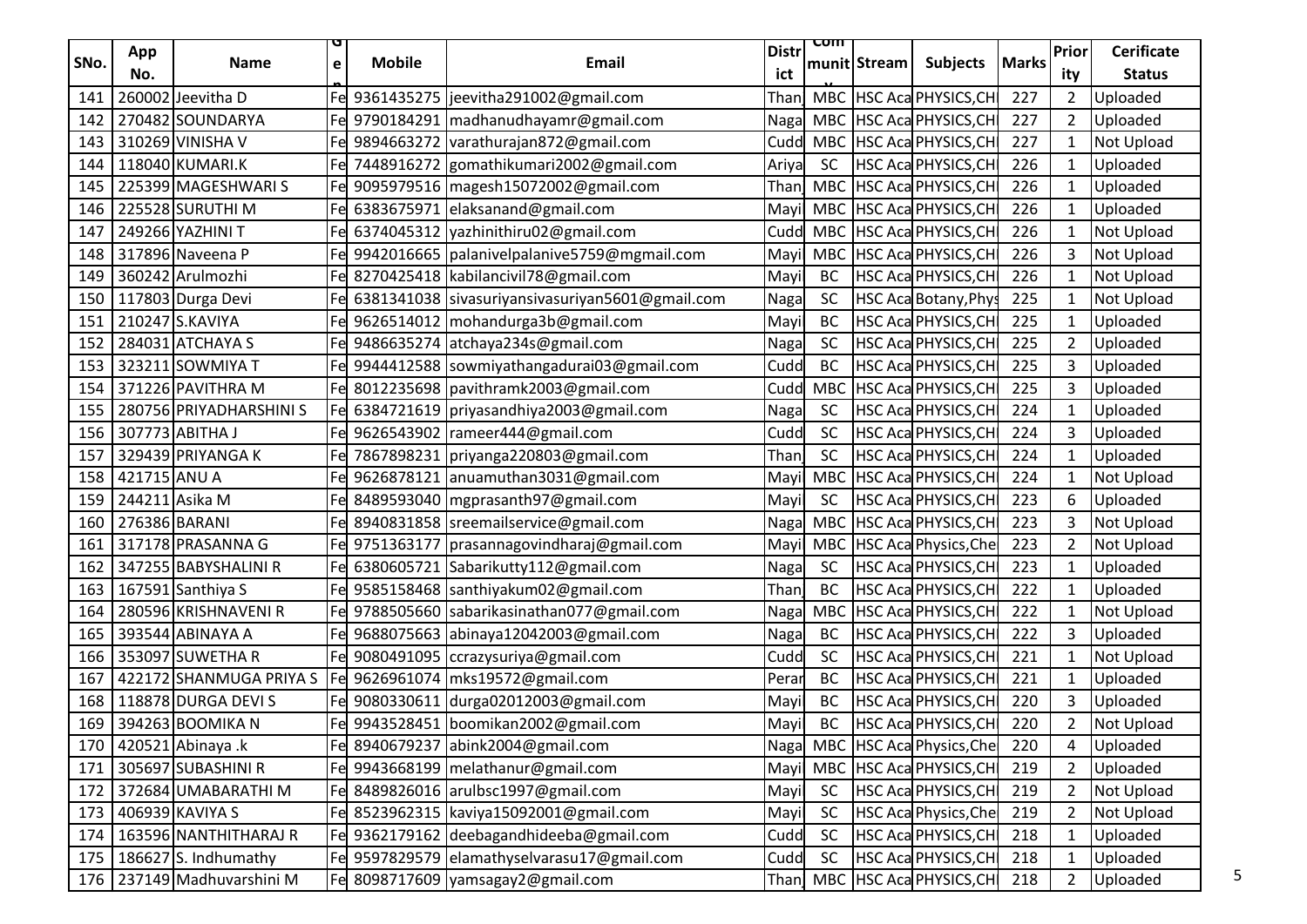|      | App            |                        |   |               |                                               | <b>Distr</b> | <u>रणाा</u> |              |                             |              | Prior          | <b>Cerificate</b> |
|------|----------------|------------------------|---|---------------|-----------------------------------------------|--------------|-------------|--------------|-----------------------------|--------------|----------------|-------------------|
| SNo. | No.            | <b>Name</b>            | e | <b>Mobile</b> | <b>Email</b>                                  | ict          |             | munit Stream | <b>Subjects</b>             | <b>Marks</b> | ity            | <b>Status</b>     |
| 177  |                | 254399 B.PRATHESHA     |   |               | Fe 6385446518 pratheshakabisha@gmail.com      | Thanj        | <b>SC</b>   |              | HSC Aca PHYSICS, CH         | 218          | $\overline{2}$ | Uploaded          |
| 178  |                | 260141 ROOBIGA K       |   |               | Fe 6382213713 roobiroobi56@gmail.com          | Naga         |             |              | MBC HSC Aca PHYSICS, CH     | 218          | 3              | Uploaded          |
| 179  |                | 333403 KANMANI         |   |               | Fe 9789020012 kanmani.k20703@gmail.com        | Naga         | <b>SC</b>   |              | HSC Aca PHYSICS, CH         | 218          | 4              | Not Upload        |
| 180  |                | 350396 Thangamalar     |   |               | Fe 8754952259 thangamaninathan01@gmail.com    | Cudd         | <b>MBC</b>  |              | HSC Aca PHYSICS, CH         | 218          | $\mathbf{1}$   | Uploaded          |
| 181  |                | 358740 POOJA S         |   |               | Fe 8148966146   poojas582002@gmail.com        | Cudd         | <b>SC</b>   |              | HSC Aca PHYSICS, CH         | 218          | 1              | Not Upload        |
| 182  |                | 384650 Subashini       |   |               | Fe 8760335770 subashini23103@gmail.com        | Cudd         | <b>SC</b>   |              | HSC Aca PHYSICS, CH         | 218          | $\overline{2}$ | Uploaded          |
| 183  | 423153 ANJALi  |                        |   |               | Fe 9994293491 anjaliguna443@gmail.com         | Tiruv        | <b>SC</b>   |              | HSC Aca PHYSICS, CH         | 218          | $\mathbf{1}$   | Uploaded          |
| 184  |                | 252261 Jeevitha.j      |   |               | Fe 9843485183 jeevithajayakumar45@gmail.com   | Mayi         | <b>SC</b>   |              | HSC Aca Physics, Che        | 217          | 3              | Not Upload        |
| 185  |                | 278526 SOBIYA D        |   |               | Fel 9025259965  sobiyad2003@gmail.com         | Than         | <b>SC</b>   |              | HSC Aca PHYSICS, CH         | 217          | $\mathbf{2}$   | Uploaded          |
| 186  |                | 283451 SATHYA J        |   |               | Fe 7904938574 sathiyaj8574@gmail.com          | Cudd         | <b>SC</b>   |              | HSC Aca PHYSICS, CH         | 217          | $\mathbf{1}$   | Not Upload        |
| 187  | 284740 Kavitha |                        |   |               | Fe 7639858237 kavitha12062003@gmail.com       | Than         | <b>MBC</b>  |              | HSC Aca PHYSICS, CH         | 217          | 3              | Uploaded          |
| 188  |                | 343807 MANISHA R       |   |               | Fe 7810006399 abarangir98@gmail.com           | Tiruv        | <b>SC</b>   |              | <b>HSC Aca PHYSICS, CH</b>  | 217          | $\overline{2}$ | Not Upload        |
| 189  |                | 404294 Subasri G       |   |               | Fe 7904874391   mathu92bsc@gmail.com          | Naga         | <b>MBC</b>  |              | HSC Aca PHYSICS, CH         | 217          | 3              | Uploaded          |
| 190  |                | 226449 PRADEEPA G      |   |               | Fe 9095624374 kgpradeepa2003@gmail.com        | Ariyal       | BC          |              | HSC Aca PHYSICS, CH         | 216          | $\mathbf{1}$   | Uploaded          |
| 191  |                | 287545 NANDINI R       |   |               | Fe 9843877516   nandinimyd@gmail.com          | Mayil        | <b>BC</b>   |              | <b>HSC Aca Physics, Che</b> | 216          | $\overline{2}$ | Uploaded          |
| 192  |                | 298414 Deviga S        |   |               | Fe 8072311421   parasumedical@gmail.com       | Than         | MBC         |              | HSC Aca PHYSICS, CH         | 216          | $\mathbf{1}$   | Uploaded          |
| 193  | 304909 Manju   |                        |   |               | Fe 9659187237 balajithepro@gmail.com          | Cudd         | <b>MBC</b>  |              | <b>HSC Aca PHYSICS, CH</b>  | 216          | $\overline{2}$ | Uploaded          |
| 194  |                | 365787 AJANTHA J       |   |               | Fe 9444703016 JAYAPATHYAGILA@GMAIL.COM        | Mayi         | <b>BC</b>   |              | HSC Aca PHYSICS, CH         | 216          | $\mathbf{1}$   | Not Upload        |
| 195  | 403834 PRIYA C |                        |   |               | Fe 9841729479 seranhot@gmail.com              | Naga         | <b>SC</b>   |              | HSC Aca PHYSICS, CH         | 216          | $\overline{2}$ | Not Upload        |
| 196  |                | 176253 NIVYA R         |   |               | Fe 9384185919 nivyar91@gmail.com              | Naga         | BC          |              | HSC Aca PHYSICS, CH         | 215          | $\mathbf{1}$   | Uploaded          |
| 197  |                | 285142 Aarthi Ku       |   |               | Fel 9655713354 aarthiku2003@gmail.com         | Than         | <b>SC</b>   |              | HSC Aca PHYSICS, CH         | 215          | 3              | Uploaded          |
| 198  |                | 318550 MATHUMITHA M    |   |               | Fe 9488603756   mathuvjkrish@gmail.com        | Mayi         | <b>SC</b>   |              | HSC Aca PHYSICS, CH         | 215          | $\mathbf{1}$   | Uploaded          |
| 199  |                | 389345 DHIVYA R        |   |               | Fe 8489262231   rdhivya15102002@gmail.com     | Tiruv        | <b>BC</b>   |              | HSC Aca PHYSICS, CH         | 215          | $\mathbf{1}$   | Not Upload        |
| 200  | 391055 Anu S   |                        |   |               | Fel 9791874268   anu10052002@gmail.com        | Cudd         | <b>SC</b>   |              | <b>HSC Aca Physics, Che</b> | 215          | 5              | Not Upload        |
| 201  | 408279 OVIYA T |                        |   |               | Fe 9750391583 oviyat7702@gmail.com            | Ariya        | <b>SC</b>   |              | HSC Aca Physics, Che        | 215          | 3              | <b>Not Upload</b> |
| 202  | 110616 KAVIYA  |                        |   |               | Fe 9840373680 caprakashr@gmail.com            | Ariya        | <b>MBC</b>  |              | HSC Aca PHYSICS, CH         | 214          | $\mathbf{1}$   | Uploaded          |
| 203  |                | 150373 R.VARSHA        |   |               | Fe 9842570729 varshavmd2002@gmail.com         | Naga         | <b>SC</b>   |              | HSC Aca PHYSICS, CH         | 214          | $\mathbf{1}$   | Uploaded          |
| 204  |                | 177347 Sivalakshmi B   |   |               | Fe 9486931578   balasivalakshmi2003@gmail.com | Cudd         | <b>SC</b>   |              | HSC Aca PHYSICS, CH         | 214          | $\overline{2}$ | Not Upload        |
| 205  |                | 235566 Jayaganga J     |   |               | Fe 9345050124 elajeni2002@gmail.com           | <b>Nagal</b> | <b>SC</b>   |              | <b>HSC Aca PHYSICS, CH</b>  | 214          | $\mathbf{1}$   | Uploaded          |
| 206  |                | 288095 SHAMILI R       |   |               | Fe 7397195484   rajinishamili001@gmail.coom   | Ariya        | <b>SC</b>   |              | HSC Aca PHYSICS, CH         | 214          | 4              | Uploaded          |
| 207  |                | 373267 SHARMILAPRIYA K |   |               | Fe 9944109473 sharmilapriya2003@gmail.com     | Cudd         | <b>MBC</b>  |              | HSC Aca PHYSICS, CH         | 214          | 4              | Uploaded          |
| 208  |                | 180645 A PRABHA        |   |               | 9894528052   prabhaamir8@gmail.com            | Cudd         |             |              | MBC HSC Aca PHYSICS, CH     | 213          | $\mathbf{1}$   | Not Upload        |
| 209  |                | 182622 Prabha.a        |   |               | Fe 9442402080   prabhaamir8@yahoo.com         | Cudd         |             |              | MBC HSC Aca PHYSICS, CH     | 213          | $\mathbf{1}$   | Not Upload        |
| 210  |                | 292724 VIJAYALAKSHMI   |   |               | Fe 9597128125 arasu.raja.jayapal@gmail.com    | Cudd         |             |              | MBC   HSC Aca PHYSICS, CH   | 213          | 3              | Not Upload        |
| 211  |                | 321301 Tamilarasi K    |   |               | Fe 9092863684 akananthaccet@gmail.com         | Ariya        |             |              | MBC   HSC Aca PHYSICS, CH   | 213          | 1              | Not Upload        |
| 212  |                | 332459 DURGA DEVI M    |   |               | Fel 7358845319 durgamathi2002@gmail.com       | <b>Tiruv</b> | BC          |              | HSC Aca PHYSICS, CH         | 213          | 3              | <b>Not Upload</b> |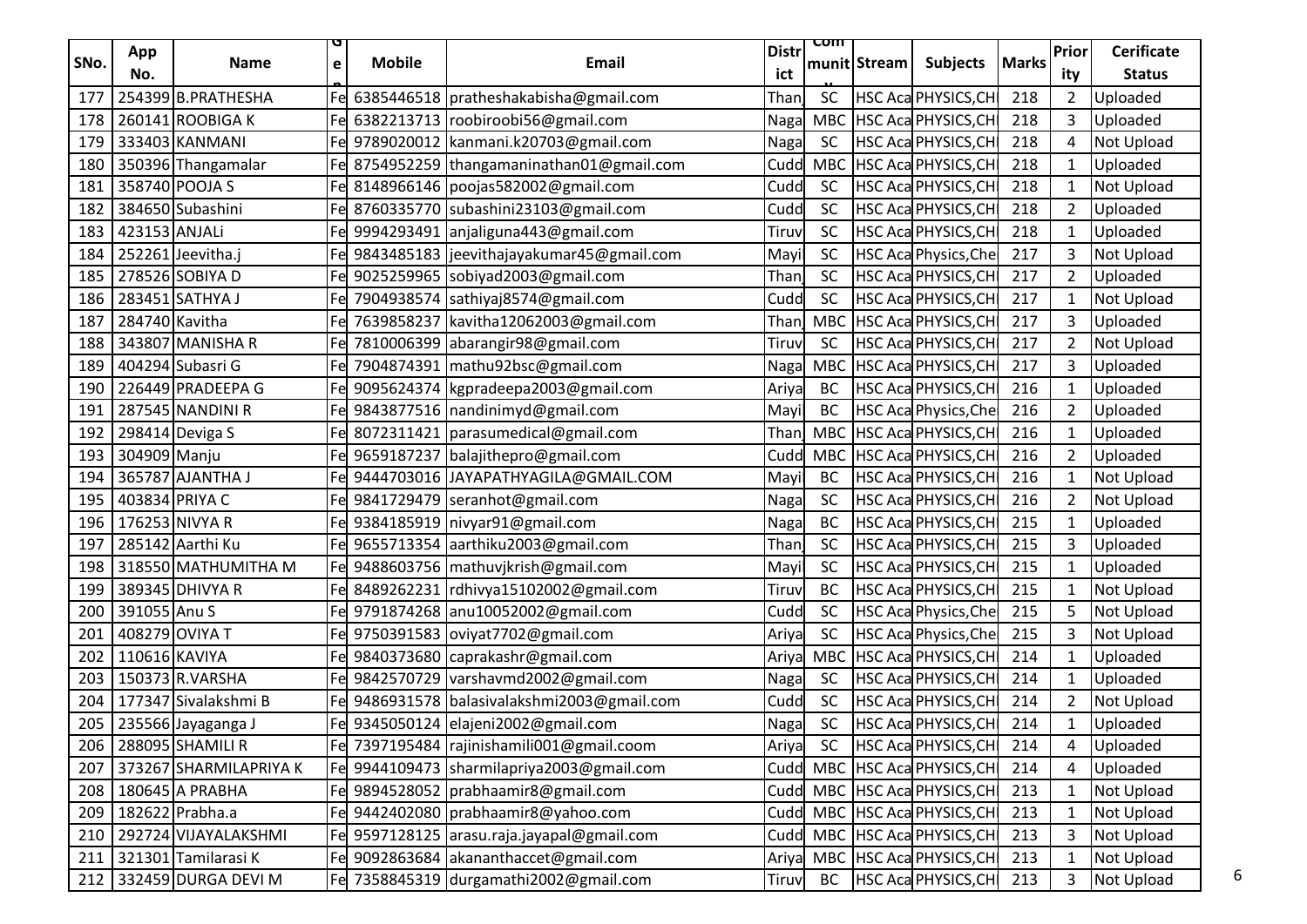|      | App           |                         |   |               |                                                              | <b>Distr</b> | <u>रणाा</u> |              |                               |              | Prior          | <b>Cerificate</b> |
|------|---------------|-------------------------|---|---------------|--------------------------------------------------------------|--------------|-------------|--------------|-------------------------------|--------------|----------------|-------------------|
| SNo. | No.           | <b>Name</b>             | e | <b>Mobile</b> | <b>Email</b>                                                 | ict          |             | munit Stream | <b>Subjects</b>               | <b>Marks</b> | ity            | <b>Status</b>     |
| 213  |               |                         |   |               | 356929 PREETHIMAHALAKSHIFe 8940562534   rajarun635@gmail.com | Tiruv        | <b>SC</b>   |              | HSC Aca PHYSICS, CH           | 213          | $\overline{2}$ | Uploaded          |
| 214  |               | 390940 Sneha G          |   |               | Fel 6369804002  snehaguru19503@gmail.com                     | Ariya        | <b>SC</b>   |              | HSC Aca PHYSICS, CH           | 213          | 3              | Not Upload        |
| 215  |               | 227296 PREMAR           |   |               | Fe 7639853087 elavalagansathish@gmail.com                    | Mayil        | <b>MBC</b>  |              | HSC Aca PHYSICS, CH           | 212          | $\mathbf{1}$   | Uploaded          |
| 216  |               | 229040 DEEPIKA R        |   |               | Fe 6384355316 rdeepi2003@gmail.com                           | Mayil        | <b>SC</b>   |              | HSC Aca PHYSICS, CH           | 212          | $\mathbf{1}$   | Uploaded          |
| 217  |               | 277288 JENCIYA J        |   |               | Fe 7824908961 jenciyakomal@gmail.com                         | Mayil        | <b>BC</b>   |              | HSC Aca PHYSICS, CH           | 212          | 1              | <b>Not Upload</b> |
| 218  |               | 356625 ARTHI M          |   |               | Fe 9791564323 arthimohan2003@gmail.com                       | Cudd         | <b>SC</b>   |              | HSC Aca PHYSICS, CH           | 212          | $\mathbf{1}$   | Uploaded          |
| 219  |               | 392395 Yazhini M        |   |               | Fe 6381344326 yazhini.m11092003@gmail.com                    | Cudd         | <b>SC</b>   |              | HSC Aca PHYSICS, CH           | 212          | $\mathbf{1}$   | Uploaded          |
| 220  |               | 418225 RANJANi R        |   |               | Fe 9994293491 ranjaniraj300@gmail.com                        | Tiruv        | <b>SC</b>   |              | HSC Aca PHYSICS, CH           | 212          | $\mathbf{1}$   | Uploaded          |
| 221  |               | 155436 Parkavi.s        |   |               | Fe 6379611478   parkavi@gmail.com                            | Cudd         | <b>SC</b>   |              | HSC Aca PHYSICS, CH           | 211          | $\mathbf{1}$   | Not Upload        |
| 222  |               | 230801 M. KIROGINI      |   |               | Fe 8056576552 kiromagi31@gmail.com                           | Naga         | <b>BC</b>   |              | HSC Aca PHYSICS, CH           | 211          | 1              | <b>Not Upload</b> |
| 223  |               | 253023 ABINAYA V        |   |               | Fe 9345464091 vabinayakomal@gmail.com                        | Mayil        | <b>SC</b>   |              | HSC Aca PHYSICS, CH           | 211          | $\overline{2}$ | Not Upload        |
| 224  |               | 298489 ISHWARYA A       |   |               | Fe 8098960844   ishwarya 240603@gmail.com                    | Mayil        | <b>SC</b>   |              | HSC Aca PHYSICS, CH           | 211          | 3              | Uploaded          |
| 225  |               | 300110 Ramya S          |   |               | Fe 9843106562 vsramya2003@gmail.com                          | Vilup        |             |              | MBC HSC Aca PHYSICS, CH       | 211          | $2^{\circ}$    | Uploaded          |
| 226  |               | 223311 KANIMOZHI R      |   |               | Fel 9524695415 kanimozhikomal@gmail.com                      | Mayil        | <b>MBC</b>  |              | <b>HSC Aca PHYSICS, CH</b>    | 210          | 3              | Uploaded          |
| 227  |               | 230503 SRINANDHINI S    |   |               | 6383551625 srinandhinis19603@gmail.com                       | Tiruv        | <b>BC</b>   |              | HSC Aca PHYSICS, CH           | 210          | 3              | Uploaded          |
| 228  |               | 232774 HARINI G         |   |               | Fe 7540011693 harini09062002@gmail.com                       | Naga         | <b>SC</b>   |              | <b>HSC Aca Physics, Che</b>   | 210          | 3              | Uploaded          |
| 229  |               | 287868 MAHALAKSHMIK     |   |               | 9952883043   kmahalakshmikomal@gmail.com                     | Mayil        | <b>SC</b>   |              | HSC Aca PHYSICS, CH           | 210          | $\overline{2}$ | Uploaded          |
| 230  | 402480 Kaviya |                         |   |               | Fe 9944533744   muthusakkur@gmail.com                        | Mayil        | <b>BC</b>   |              | HSC Aca PHYSICS, CH           | 210          | $\overline{2}$ | Not Upload        |
| 231  |               | 403508 ESTHER N         |   |               | Fe 8754253188 ESTHERNAGALINGAM2@GMAIL.COM                    | Mayil        | <b>SC</b>   |              | HSC Aca PHYSICS, CH           | 210          | $\overline{2}$ | Not Upload        |
| 232  |               | 229547 ABINAYA V        |   |               | Fe 9952827745 abinayav2003pnr@gmail.com                      | Than         | <b>BC</b>   |              | HSC Aca PHYSICS, CH           | 209          | $\overline{2}$ | Uploaded          |
| 233  |               | 238021 AMUtHAVALLI      |   |               | Fe 7402020189 amuthavalli2003@gmail.com                      | Cudd         | <b>BC</b>   |              | HSC Aca PHYSICS, CH           | 209          | $\overline{2}$ | Uploaded          |
| 234  |               | 253347 SUMATHI.K        |   |               | Fe 9842270039 sumathikolanji33@gmail.com                     | Ariya        | MBC         |              | <b>HSC Aca PHYSICS, CH</b>    | 209          | $2^{\circ}$    | Uploaded          |
| 235  |               | 279780 JEGATHEESHWARI V |   |               | Fe 9865534125 jegatheeshwari18042003@gmail.com               | Ariya        | <b>MBC</b>  |              | HSC Aca PHYSICS, CH           | 209          | $\overline{2}$ | Uploaded          |
| 236  |               | 395776 SOWMIYA K        |   |               | Fe 9566588617 lickkarunanithi673@gmail.com                   | Than         | <b>BC</b>   |              | HSC Aca PHYSICS, CH           | 209          | 3              | Uploaded          |
| 237  |               | 415146 K. Prabhavathi   |   |               | Fe 8438574123   prabhavathiswamy96@gmail.com                 | Than         | <b>SC</b>   |              | HSC Aca PHYSICS, CH           | 209          | $\mathbf{1}$   | <b>Not Upload</b> |
| 238  |               | 251640 PRIYADHARSHINI M |   |               | Fe 7449045957 priyadharshinikomal@gmail.com                  | Mayil        | <b>SC</b>   |              | HSC Aca PHYSICS, CH           | 208          | $2^{\circ}$    | Not Upload        |
| 239  |               | 389836 NIVETHA A        |   |               | Fe 8098520297 nithiyananthan63@gmail.com                     | Cudd         | <b>SC</b>   |              | HSC Aca PHYSICS, CH           | 208          | $\mathbf{1}$   | Uploaded          |
| 240  |               | 416521 RUBASRI S        |   |               | Fe 9539892678 rubasrisuresh2020@gmail.com                    | Cudd         | <b>SC</b>   |              | HSC Aca PHYSICS, CH           | 208          | $\mathbf{1}$   | Uploaded          |
| 241  |               | 111651 SWETHA R         |   |               | Fel 9788199182  swetharajavel840@gmail.com                   | Ariya        |             |              | MBC HSC Aca PHYSICS, CH       | 207          | $\overline{2}$ | Uploaded          |
| 242  |               | 216212 AARTHI A         |   |               | Fe 9943957907 arivuviji1970@gmail.com                        | Mayil        | <b>MBC</b>  |              | HSC Aca PHYSICS, CH           | 207          | 3              | Uploaded          |
| 243  |               | 241432 ABINAYA M        |   |               | Fe 9629392378 abinayakomal@gmail.com                         | Mayil        | <b>SC</b>   |              | HSC Aca Physics, Che          | 207          | $\overline{2}$ | Uploaded          |
| 244  |               | 322365 PRIYADHARSHINI R |   | Fe 9500551961 | ramesh.sathesh1978@gmail.com                                 | Cudd         | <b>SC</b>   |              | HSC Aca PHYSICS, CH           | 207          | 3              | Uploaded          |
| 245  |               | 237894 Monika M         |   |               | Fe 9787245679 malini1998@gmail.com                           | Naga         | MBC         |              | HSC Aca PHYSICS, CH           | 206          | $\overline{2}$ | Uploaded          |
| 246  |               | 354724 Viniba N         |   |               | Fe 9500360905 sathishsasi558@gmail.com                       | Naga         | <b>SC</b>   |              | HSC Aca PHYSICS, CH           | 206          | $\mathbf{1}$   | Not Upload        |
| 247  |               | 361068 MOHANAVALLI M    |   |               | Fe 8608296772   ireanpriya@gmail.com                         | Naga         | <b>SC</b>   |              | HSC Aca PHYSICS, CH           | 206          | 2              | Uploaded          |
| 248  |               | 382383 KANIMOZHI        |   |               | Fe 9362028596 kanimozhibalakrishnan003@gmail.com             |              |             |              | Tiruv MBC HSC Aca PHYSICS, CH | 206          | $\mathbf{1}$   | Uploaded          |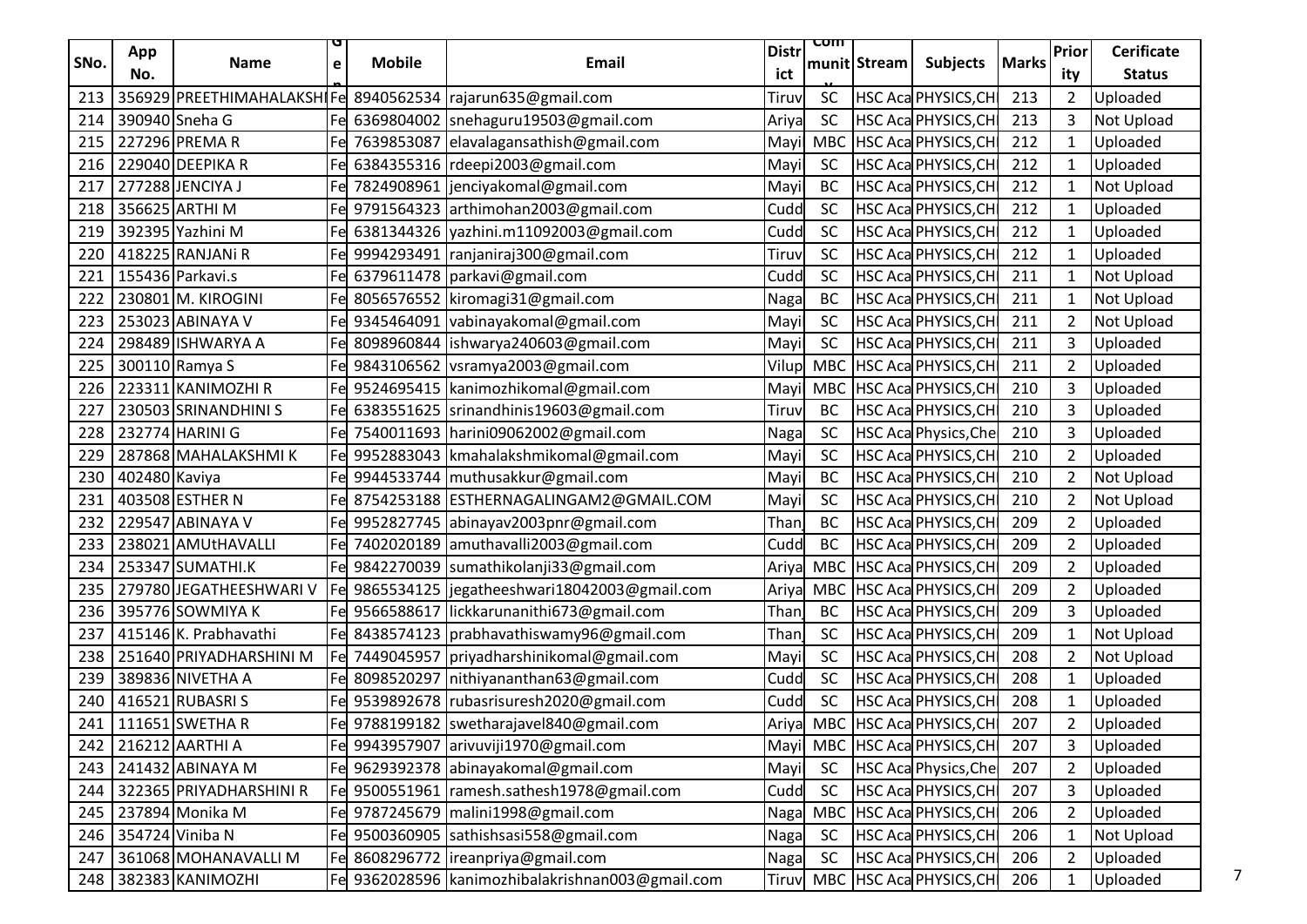|      | App             |                       |   |               |                                               | <b>Distr</b> | <u>रणाा</u> |              |                               |              | Prior          | <b>Cerificate</b> |
|------|-----------------|-----------------------|---|---------------|-----------------------------------------------|--------------|-------------|--------------|-------------------------------|--------------|----------------|-------------------|
| SNo. | No.             | <b>Name</b>           | e | <b>Mobile</b> | Email                                         | ict          |             | munit Stream | <b>Subjects</b>               | <b>Marks</b> | ity            | <b>Status</b>     |
| 249  |                 | 420371 GNANAMBIGAI P  |   |               | Fel 9659249582   yogeshish7@gmail.com         | Tiruv        | <b>SC</b>   |              | HSC Aca PHYSICS, CH           | 206          | $\mathbf{1}$   | Uploaded          |
| 250  |                 | 293743 Kamali . A     |   |               | Fe 9626912945 Kamali1362003@gmail.com         | Tiruv        | <b>SC</b>   |              | <b>HSC Aca PHYSICS, CH</b>    | 205          | $\overline{2}$ | Uploaded          |
| 251  |                 | 308654 SATHIYA J      |   |               | Fe 9655825344 sathiyaj2002@gmail.com          | Than         | <b>BC</b>   |              | HSC Aca PHYSICS, CH           | 205          | 3              | Uploaded          |
| 252  |                 | 320996 M.sowmiya      |   |               | Fe 9952365583 sowmiya7444@gmail.com           | Than         | <b>BC</b>   |              | HSC Aca PHYSICS, CH           | 205          | 3              | Uploaded          |
| 253  |                 | 321647 MAHESWARI.B    |   |               | Fe 9943022432   naveen.rejendra14@gmail.com   | Than         | BC          |              | HSC Aca PHYSICS, CH           | 205          | $\mathbf{1}$   | <b>Not Upload</b> |
| 254  |                 | 329623 Umabarathi S   |   |               | Fel 9787613835  santhanaramandoss@gmail.com   | Nagal        | <b>SC</b>   |              | HSC Aca PHYSICS, CH           | 205          | $\overline{2}$ | Not Upload        |
| 255  | 415681 Kaviya.r |                       |   |               | Fe 9787391931 uma81raj@gmail.com              | Naga         | <b>SC</b>   |              | HSC Aca PHYSICS, CH           | 205          | $\mathbf{1}$   | Uploaded          |
| 256  |                 | 206001 Manibharathi.j |   |               | Fe 9345665876   maniibharathi 22@gmail.com    | Than         | MBC         |              | HSC Aca PHYSICS, CH           | 204          | $2^{\circ}$    | Not Upload        |
| 257  |                 | 312009 Aarthi A       |   |               | Fe 8675717131 aarthiarivazhagan2002@gmail.com | Cudd         | <b>SC</b>   |              | HSC Aca PHYSICS, CH           | 204          | $\mathbf{1}$   | Not Upload        |
| 258  |                 | 388951 Anusiya B      |   |               | Fe 6383636077 anusiyabaskar5555@gmail.com     | Mayi         | BC          |              | <b>HSC Aca Physics, Che</b>   | 204          | $\mathbf{1}$   | Uploaded          |
| 259  |                 | 413370 BOOMIKA D      |   |               | Fe 9487442892 boomika021002@gmail.com         | Than         | <b>SC</b>   |              | HSC Aca PHYSICS, CH           | 204          | $\overline{2}$ | Not Upload        |
| 260  | 150822 Swetha   |                       |   |               | Fe 8667389221 sanjaieee1989@gmail.com         | Cudd         | <b>MBC</b>  |              | <b>HSC Aca PHYSICS, CH</b>    | 203          | $\mathbf{1}$   | Not Upload        |
| 261  |                 | 253515 ARTHI M        |   |               | Fe 9789562308   marthikomal@gmail.com         | Mayi         | <b>SC</b>   |              | HSC Aca PHYSICS, CH           | 203          | $\mathbf{1}$   | Not Upload        |
| 262  |                 | 267691 SUGANYA V      |   |               | Fe 9688277706 SUGANYAVENKAT20@GMAIL.COM       | Cudd         | <b>MBC</b>  |              | <b>HSC Aca PHYSICS, CH</b>    | 203          | $\mathbf{1}$   | Uploaded          |
| 263  |                 | 365989 Abitha A       |   |               | Fe 7397546787 abithaanbu2004@gmail.com        | Than         | <b>SC</b>   |              | HSC Aca PHYSICS, CH           | 203          | $\mathbf{1}$   | Not Upload        |
| 264  |                 | 275091 N.PRADEEPA     |   |               | Fel 9751049902  tiyyappan275@gmail.com        | Cudd         | <b>SC</b>   |              | HSC Aca PHYSICS, CH           | 202          | 3              | Uploaded          |
| 265  |                 | 320668 M.ABIRAMY      |   |               | Fe 6383201757   mageshabi864@gmail.com        | Mayi         | BC          |              | HSC Aca PHYSICS, CH           | 202          | 3              | Uploaded          |
| 266  |                 | 421278 Kamala Veni    |   |               | Fe 9626878121 kamaliprm.12@gmail.com          | Mayil        | <b>MBC</b>  |              | HSC Aca PHYSICS, CH           | 202          | $\mathbf{1}$   | Not Upload        |
| 267  |                 | 128145 ISHWARYA B     |   |               | Fe 9865440198 kbalusakthi@gmail.com           | Than         | BC          |              | HSC Aca PHYSICS, CH           | 201          | 3              | Uploaded          |
| 268  |                 | 230728 MALAVIKA K     |   |               | Fe 9500830850   malavika132003@gmail.com      | Mayil        | <b>SC</b>   |              | HSC Aca PHYSICS, CH           | 201          | $\mathbf{1}$   | Uploaded          |
| 269  |                 | 287360 Boomika B      |   |               | Fe 8675338548 boomika15303@gmail.com          | Than         | <b>MBC</b>  |              | HSC Aca PHYSICS, CH           | 201          | 3              | Uploaded          |
| 270  |                 | 298945 ABINAYA.K      |   |               | 8940209994   sandhi9994@gmail.com             | Cudd         | <b>SC</b>   |              | HSC Aca PHYSICS, CH           | 201          | $\overline{2}$ | Uploaded          |
| 271  |                 | 285894 PRITHISHA S    |   |               | Fe 9843435913 rgela1995@gmail.com             | Naga         | <b>SC</b>   |              | HSC Aca PHYSICS, CH           | 200          | $\mathbf{1}$   | Uploaded          |
| 272  |                 | 313012 HEMALATHA      |   |               | Fe 9787031212 hemalatharavi004@gmail.com      | Tiruv        | BC          |              | HSC Aca PHYSICS, CH           | 200          | $\overline{2}$ | Uploaded          |
| 273  |                 | 355463 Babyshalini V  |   |               | Fe 9940483594 guru.vg86@gmail.com             | Tiruv        | <b>SC</b>   |              | HSC Aca Physics, Che          | 200          | $\mathbf{1}$   | Uploaded          |
| 274  |                 | 408121 PRATHIKSHA C   |   |               | Fe 9698092245   prathiksha.c026@gmail.com     | Cudd         | <b>SC</b>   |              | HSC Aca PHYSICS, CH           | 200          | $\mathbf{1}$   | Uploaded          |
| 275  |                 | 226844 SUBASRI P      |   |               | Fe 9443024690 subasripari2003@gmail.com       | Mayi         | BC          |              | HSC Aca PHYSICS, CH           | 199          | 3              | Not Upload        |
| 276  |                 | 303121 PRIYADHARSHINI |   |               | Fe 9025749127 priyavino836@gmail.com          | Mayil        |             |              | MBC HSC Aca PHYSICS, CH       | 199          | $\mathbf{1}$   | Not Upload        |
| 277  |                 | 358968 KAVYA R        |   |               | Fe 9655502844 k2773318@gmail.com              |              |             |              | Mayil MBC HSC Aca PHYSICS, CH | 199          | $\mathbf{1}$   | <b>Not Upload</b> |
| 278  | 387030 KABIYA   |                       |   |               | Fe 9047117045 kabiya2003s@gmail.com           | Mayil        | <b>SC</b>   |              | HSC Aca PHYSICS, CH           | 199          | $\mathbf{1}$   | Uploaded          |
| 279  |                 | 419905 BHUVANESHWARI  |   |               | Fe 7904256152 dineshkalidass@gmail.com        | Mayil        | <b>SC</b>   |              | HSC Aca PHYSICS, CH           | 199          | 3              | Uploaded          |
| 280  |                 | 421110 SaNGAVI R      |   |               | 6380586525 mks220872@gmail.com                | Perar        | <b>OC</b>   |              | HSC Aca PHYSICS, CH           | 199          | $\mathbf{1}$   | Uploaded          |
| 281  |                 | 355524 KOWSALYA       |   |               | Fe 9597125663 rameshkowsalya2003@gmail.com    | Tiruv        | <b>SC</b>   |              | HSC Aca PHYSICS, CH           | 198          | 3              | Uploaded          |
| 282  |                 | 225983 SANTHIYA A     |   |               | Fe 9787949502 santhiya092002a@gmail.com       | Naga         | <b>SC</b>   |              | <b>HSC Aca PHYSICS, CH</b>    | 197          | $\overline{2}$ | Not Upload        |
| 283  |                 | 243323 ABINAYA A      |   |               | Fe 9751829524 abiarumugam217@gmail.com        | Mayil        | <b>SC</b>   |              | HSC Aca PHYSICS, CH           | 197          | $\overline{2}$ | Uploaded          |
| 284  |                 | 274990 Veena E        |   |               | Fe 9655298415 veenaelangovan2003@gmail.com    |              |             |              | Than MBC HSC Aca PHYSICS, CH  | 197          | $\mathbf{1}$   | Uploaded          |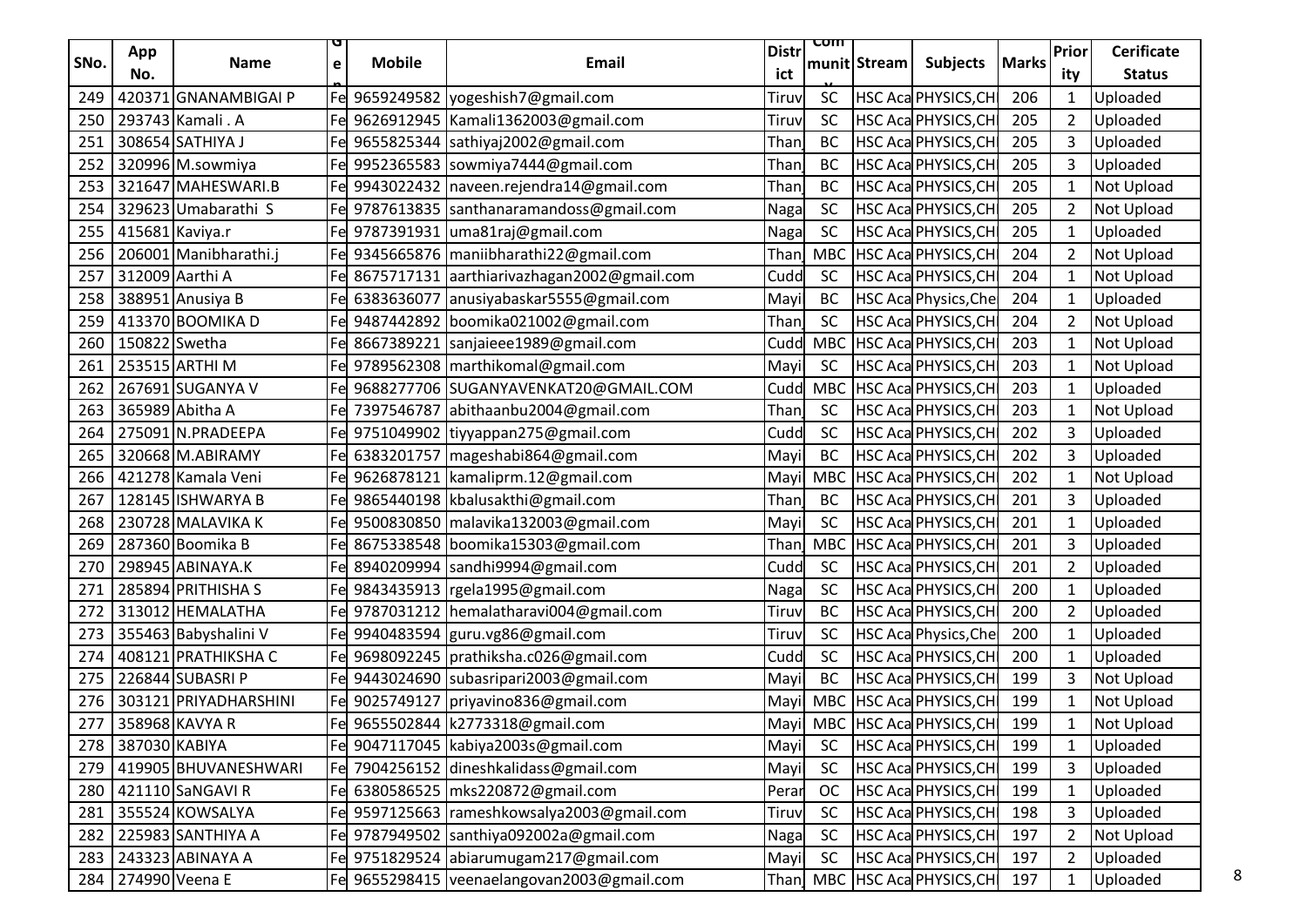|      |                    |                             |             |               |                                                 |                     | <u>com</u> |              |                             |              |                |                                    |
|------|--------------------|-----------------------------|-------------|---------------|-------------------------------------------------|---------------------|------------|--------------|-----------------------------|--------------|----------------|------------------------------------|
| SNo. | App<br>No.         | <b>Name</b>                 | $\mathbf e$ | <b>Mobile</b> | Email                                           | <b>Distr</b><br>ict |            | munit Stream | <b>Subjects</b>             | <b>Marks</b> | Prior<br>ity   | <b>Cerificate</b><br><b>Status</b> |
| 285  |                    | 309082 Sowmiya S            |             |               | Fe 7548866705 sowmisowmiya309@gmail.com         | Cudd                | SC         |              | <b>HSC Aca Physics, Che</b> | 197          | 3              | Uploaded                           |
| 286  |                    | 354594 SANTHIYA             |             |               | Fel 9092395834   jamessarahaaroan1985@gmail.com | Naga                | <b>SC</b>  |              | <b>HSC Aca ECONOMICS</b>    | 197          | 2              | Not Upload                         |
| 287  | 373078 Kirija K    |                             |             |               | Fe 8925225041 kirijakay@gmail.com               | Cudd                | <b>SC</b>  |              | HSC Aca PHYSICS, CH         | 197          | 2              | Uploaded                           |
| 288  | 388765 Sneka       |                             |             |               | Fe 9486568646   rsneka2003@gmail.com            | Mayi                | <b>SC</b>  |              | HSC Aca PHYSICS, CH         | 196          | 2              | Not Upload                         |
| 289  |                    | 408092 SIVADHARSHINI T      |             |               | Fe 8760896082   mariyappanmsc@gmail.com         | Naga                | <b>MBC</b> |              | HSC Aca PHYSICS, CH         | 196          |                | <b>Not Upload</b>                  |
| 290  |                    | 100931 Bhuvana S            |             |               | Fe 8870314159 srinivaskarthik05@gmail.com       | Tiruv               | BC         |              | HSC Aca PHYSICS, CH         | 195          | 3              | Uploaded                           |
| 291  |                    | 136934 J.prashitha          |             |               | Fe 8838058722   prashitha 2003@gmail.com        | Mayi                | <b>SC</b>  |              | <b>HSC Aca PHYSICS, CH</b>  | 195          | 5              | Not Upload                         |
| 292  |                    | 229789 THILAGAVATHI S M     |             |               | Fe 9443587502 thilagavathisankar@gmail.com      | Than                | <b>MBC</b> |              | HSC Aca PHYSICS, CH         | 195          |                | Uploaded                           |
| 293  |                    | 350942 SAMYUKTHA D          |             |               | Fe 7806949184   rathnaraja78@gmail.com          | Mayi                | <b>SC</b>  |              | HSC Aca PHYSICS, CH         | 195          | $\overline{2}$ | Uploaded                           |
| 294  |                    | 353672 SATHYAPRIYA          |             |               | Fe 7639177595 sathyapriyaramesh2004@gmail.com   | Naga                | BC         |              | HSC Aca PHYSICS, CH         | 195          |                | Uploaded                           |
| 295  |                    | 356914 S Sathana            |             |               | Fe 9566869059 vinothuv55@gmail.com              | Cudd                | <b>SC</b>  |              | HSC Aca PHYSICS, CH         | 195          | $\overline{2}$ | Uploaded                           |
| 296  |                    | 380122 SUSHMITHASEN T       |             |               | Fel 9995947562  tsushmithasen.2020@gmail.com    | Tiruv               | <b>SC</b>  |              | <b>HSC Aca PHYSICS, CH</b>  | 195          | 4              | Uploaded                           |
| 297  |                    | 391513 Sowmiya              |             |               | Fe 8111084419 sathanansowmiya@gmail.com         | May                 | <b>SC</b>  |              | HSC Aca Physics, Che        | 195          | 3              | Uploaded                           |
| 298  | 409292 Ramya       |                             |             |               | Fe 8940602135   ramyathurai062001@gmail.com     | Than                | <b>SC</b>  |              | HSC Aca Physics, Che        | 195          |                | Uploaded                           |
| 299  |                    | 419339 RANJANI R            |             |               | Fe 9600789357 ragunath.anish@gmail.com          | Cudd                | <b>SC</b>  |              | HSC Aca PHYSICS, CH         | 195          | 3              | Not Upload                         |
| 300  |                    | 106377 Pragadeeswari P      |             |               | Fe 9791486977 pragadeeswari13@gmail.com         | Nagal               | BC         |              | HSC Aca PHYSICS, CH         | 194          | -1             | Uploaded                           |
| 301  |                    | 228967 Kalaimani K          |             |               | Fe 9487758956 kalaimanimalli2001@gmail.com      | Kalla               | <b>ST</b>  |              | HSC Aca PHYSICS, CH         | 194          |                | Uploaded                           |
| 302  |                    | 241670 SWETHA S             |             |               | Fe 7806904437   swethass461997@gmail.com        | Naga                | <b>MBC</b> |              | HSC Aca PHYSICS, CH         | 194          | 3              | Not Upload                         |
| 303  |                    | 247211 Maheshwari S         |             |               | Fe 9600235213   s.maheshwarikomal@gmail.com     | Mayi                |            |              | MBC   HSC Aca PHYSICS, CH   | 194          | 3              | Not Upload                         |
| 304  |                    | 411686 K.parkavi            |             |               | Fe 9943090213   rh876032@gmail.com              | Cudd                |            |              | MBC   HSC Aca PHYSICS, CH   | 194          |                | <b>Not Upload</b>                  |
| 305  |                    | 206981 Sowmiya.m            |             |               | Fe 8925050745 sowmiyaofficial2020@gmail.com     |                     |            |              | Cudd MBC HSC AcaPHYSICS,CH  | 193          | $\overline{2}$ | Uploaded                           |
| 306  | 357189 DEVI I      |                             |             |               | Fe 6374522046 devi882003@gmail.com              | Mayi                | <b>SC</b>  |              | HSC Aca PHYSICS, CH         | 193          | $\overline{2}$ | Not Upload                         |
| 307  |                    | 393102 Pavithra             |             |               | Fe 7708279581 jaipavithra1@gmail.com            | Mayi                | <b>MBC</b> |              | HSC Aca PHYSICS, CH         | 193          | $\overline{2}$ | Uploaded                           |
| 308  |                    | 393850 Shobana N            |             |               | Fe 7397397956 shobanasuguna19@gmail.com         | Mayi                | <b>SC</b>  |              | HSC Aca PHYSICS, CH         | 193          | 3              | Not Upload                         |
| 309  |                    | 401240 Shobana N            |             |               | Fe 7397397956 shobananamitha@gmail.com          | Mayi                | <b>SC</b>  |              | HSC Aca PHYSICS, CH         | 193          | 3              | <b>Not Upload</b>                  |
| 310  |                    | 141299 Thasna G             |             |               | Fe 8870314159 thasnaganapathi1262002@gmail.com  | Tiruv               | <b>MBC</b> |              | <b>HSC Aca Computer S</b>   | 192          | 3              | Uploaded                           |
| 311  |                    | 288852 RAJESHWARI R         |             |               | 7708931707 rr2392202@gmail.com                  | Mayi                | <b>SC</b>  |              | HSC Aca PHYSICS, CH         | 192          | 4              | Not Upload                         |
|      |                    | 312 318004 NIGILA V         |             |               | Fe 7904938574 nigila07@gmail.com                | Cudd                | <b>SC</b>  |              | HSC Aca PHYSICS, CH         | 192          | 3              | Not Upload                         |
|      |                    | 313 350102 Abinaya S        |             |               | Fel 9952758389 abinayasambandamoorthy@gmail.com | Mayil               | <b>SC</b>  |              | <b>HSC Aca PHYSICS, CH</b>  | 192          | $\overline{2}$ | Not Upload                         |
|      |                    | 314 311537 M.SRI ANBU DEVI  |             |               | Fe 9442685229 srianbudevi150303@gmail.com       | Dindi               | <b>SC</b>  |              | HSC Aca PHYSICS, CH         | 190          | $\overline{2}$ | Uploaded                           |
|      | 315 374627 Janani  |                             |             |               | Fe 9629500036 captainprabakarmca@gmail.com      | Thanj               |            |              | MBC HSC Aca PHYSICS, CH     | 190          |                | Uploaded                           |
|      |                    | 316   140755 Priyadharshini |             |               | Fe 8300274432   nationalschoolspl@gmail.com     | Mayi                | SC         |              | <b>HSC Aca PHYSICS, CH</b>  | 188          |                | Not Upload                         |
|      |                    | 317 252379 ARTHI K          |             |               | Fe 8870065105 arthikkomal2003@gmail.com         | Mayi                | <b>SC</b>  |              | HSC Aca PHYSICS, CH         | 188          | $\overline{2}$ | Not Upload                         |
|      |                    | 318 282183 KEERTHANA K      |             |               | Fe 9361369885   kkeerthanakomal@gmail.com       | Mayi                | <b>SC</b>  |              | HSC Aca PHYSICS, CH         | 188          | $\overline{2}$ | Not Upload                         |
|      | 319 332880 EZHIL J |                             |             |               | Fe 9787709468 agoram8878@gmail.com              | Mayi                | SC         |              | HSC Aca PHYSICS, CH         | 188          |                | Not Upload                         |
|      |                    | 320 351170 ASHIHA M         |             |               | Fe 8870620342 mathineela@gmail.com              | Mayil               | SC         |              | HSC Aca PHYSICS, CH         | 188          |                | Uploaded                           |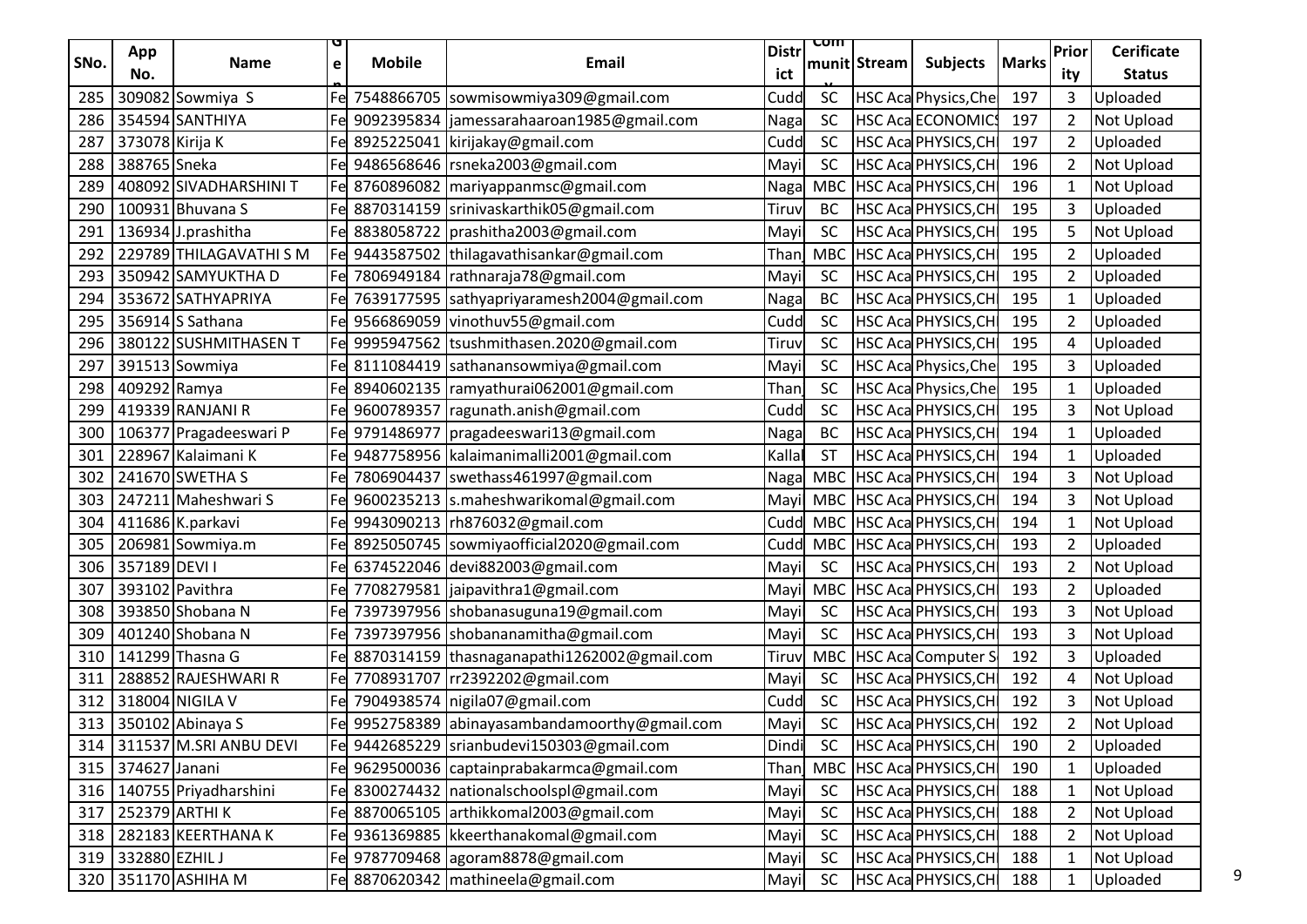|      | App            |                         |   |               |                                                    | <b>Distr</b> | प्णा       |              |                               |              | <b>Prior</b>   | <b>Cerificate</b> |
|------|----------------|-------------------------|---|---------------|----------------------------------------------------|--------------|------------|--------------|-------------------------------|--------------|----------------|-------------------|
| SNo. | No.            | <b>Name</b>             | e | <b>Mobile</b> | <b>Email</b>                                       | ict          |            | munit Stream | <b>Subjects</b>               | <b>Marks</b> | ity            | <b>Status</b>     |
| 321  |                | 232404 SANTHIYA A       |   |               | Fe 8675494118 santhiyakomal@gmail.com              | Mayi         | <b>BC</b>  |              | HSC Aca PHYSICS, CH           | 187          | $\overline{2}$ | Uploaded          |
| 322  |                | 255211 MURUGAVENI M     |   |               | Fel 9655503405  sreekandhan1806@gmail.com          | Cudd         | <b>SC</b>  |              | HSC Aca PHYSICS, CH           | 187          | 3              | <b>Not Upload</b> |
| 323  |                | 370728 SIVASANKARIK     |   |               | Fe 9751276739 sathish12101203@gmail.com            | Mayi         | <b>SC</b>  |              | HSC Aca PHYSICS, CH           | 187          | $\mathbf{1}$   | Not Upload        |
| 324  |                | 203768 Harini G         |   |               | Fe 9025834013 harini277@gmail.com                  | Than         | <b>BC</b>  |              | HSC Aca PHYSICS, CH           | 186          | 4              | Not Upload        |
| 325  | 235067 DEEPA   |                         |   |               | Fe 8300490086 deepajayaraj2003@gmail.com           | Kalla        | <b>ST</b>  |              | HSC Aca PHYSICS, CH           | 186          | $\mathbf{1}$   | Uploaded          |
| 326  |                | 315023 PREETHA R        |   |               | Fel 9787981534   kaliyamoorthy 5089@gmail.com      | Mayi         | <b>SC</b>  |              | HSC Aca PHYSICS, CH           | 186          | $\mathbf{1}$   | Not Upload        |
| 327  |                | 353940 Priyadharshini S |   |               | Fe 6381106509 123senthamizh@gmail.com              | Naga         | <b>SC</b>  |              | HSC Aca PHYSICS, CH           | 186          | $\mathbf{1}$   | Not Upload        |
| 328  |                | 363504 Sanparkavi       |   |               | Fe 9626076306 sanparkavisankar@gmail.com           | Mayi         | <b>SC</b>  |              | HSC Aca PHYSICS, CH           | 186          | $\mathbf{1}$   | Uploaded          |
| 329  |                | 408740 PRADEEPA C       |   |               | Fe 9698092245   pradeepa.c0620@gmail.com           | Cudd         | <b>SC</b>  |              | HSC Aca PHYSICS, CH           | 186          | 3              | Uploaded          |
| 330  |                | 229024 AMIRTHA A        |   |               | Fe 8925223586 premamir161@gmail.com                | Cudd         | <b>SC</b>  |              | HSC Aca PHYSICS, CH           | 185          | $\overline{2}$ | Uploaded          |
| 331  |                | 272992 VARSHIGA A       |   |               | Fe 9865413631   naveenbharathi 1992@gmail.com      | Mayi         | <b>SC</b>  |              | HSC Aca PHYSICS, CH           | 185          | $\mathbf{1}$   | Uploaded          |
| 332  | 278094 KALKI V |                         |   |               | Fe 9677691690   kalkivelmurugan2020@gmail.com      | Cudd         | <b>SC</b>  |              | HSC Aca PHYSICS, CH           | 185          | $\mathbf{1}$   | Uploaded          |
| 333  |                | 307251 Pavithra N       |   |               | Fe 8838689639 jayakarthi84@gmail.com               | Mayi         | <b>SC</b>  |              | <b>HSC Aca Mathematio</b>     | 185          | 3              | Uploaded          |
| 334  |                | 353257 MAYAVATHI S      |   |               | Fe 7806862272 MAYAVATHIS@GMAIL.COM                 | Naga         | <b>SC</b>  |              | HSC Aca PHYSICS, CH           | 185          | $\mathbf{1}$   | Not Upload        |
| 335  |                | 374235 Mahalakshmi      |   |               | Fe 9843179408   mahalakshmivenkatesan003@gmail.com | Naga         | BC         |              | HSC Aca PHYSICS, CH           | 185          | $\overline{2}$ | <b>Not Upload</b> |
| 336  |                | 385156 ABISHA S         |   |               | Fe 9345200943 abishasanmugam@gmail.com             | Naga         | <b>SC</b>  |              | HSC Aca PHYSICS, CH           | 185          | $\mathbf{1}$   | <b>Not Upload</b> |
| 337  |                | 387005 DEEPIKA T        |   |               | Fe 8344858916 thirukumarandeepika@gmail.com        | Cudd         | <b>SC</b>  |              | HSC Aca PHYSICS, CH           | 185          | 3              | Not Upload        |
| 338  |                | 389554 VIJAYALAKSHMI    |   |               | Fe 8883023347 vijikalai2003@gmail.com              | Naga         | <b>SC</b>  |              | HSC Aca PHYSICS, CH           | 185          | 3              | Uploaded          |
| 339  |                | 419628 M Vetriselvi     |   |               | Fel 6383281099 ajayguna1999@gmail.com              | Cudd         | MBC        |              | HSC Aca PHYSICS, CH           | 185          | 4              | Uploaded          |
| 340  |                | 419772 RABEENA R        |   |               | Fe 8098812580   rabeena100803@gmail.com            | Mayi         | <b>SC</b>  |              | HSC Aca PHYSICS, CH           | 185          | 3              | Not Upload        |
| 341  |                | 312363 SIVASANGARI S    |   |               | Fe 9524582044 sivasangari081003@gmail.com          | Nagal        | <b>SC</b>  |              | HSC Aca PHYSICS, CH           | 184          | 3              | Uploaded          |
| 342  |                | 280254 Abinaya I        |   |               | Fe 6374830480 liabinayakomal@gmail.com             | Mayi         | <b>SC</b>  |              | HSC Aca PHYSICS, CH           | 183          | 8              | Not Upload        |
| 343  |                | 289605 ABINAYA A        |   |               | Fel 8525873484 aabinayakomal2003@gmail.com         | Naga         | <b>SC</b>  |              | HSC Aca PHYSICS, CH           | 183          | 5              | Not Upload        |
| 344  | 292825 Deepa   |                         |   |               | Fel 9865630483   deepakanak.2003@gmail.com         | Cudd         | <b>SC</b>  |              | HSC Aca PHYSICS, CH           | 183          | 1              | Uploaded          |
| 345  |                | 331330 Suvasini T       |   |               | Fe 9047401354  suvasinit2003@gmail.com             | Mayi         | <b>MBC</b> |              | HSC Aca PHYSICS, CH           | 183          | $\mathbf{1}$   | Uploaded          |
| 346  |                | 375471 PRIYADHARSHINI K |   |               | Fel 9655538064   priyakarthipriya2002@gmail.com    | Cudd         | <b>SC</b>  |              | HSC Aca PHYSICS, CH           | 183          | $\mathbf{1}$   | Uploaded          |
| 347  |                | 282789 ARCHANA S        |   |               | Fe 8778813157 sankarpalani147@gmail.com            | Mayi         | <b>MBC</b> |              | HSC Aca Physics, Che 182.5    |              | 3              | Uploaded          |
| 348  |                | 399657 SHARMILA DEVI S  |   |               | Fe 9442500541 siva77kut@gmail.com                  | Mayil        | <b>SC</b>  |              | HSC Aca PHYSICS, CH           | 182          | $\mathbf{1}$   | Not Upload        |
| 349  |                | 113364 VINDHIYA V       |   |               | Fel 6379730108 vindhiyavengatesh@gmail.com         |              |            |              | Mayil MBC HSC Aca PHYSICS, CH | 181          | $\mathbf{1}$   | Not Upload        |
| 350  | 261118 Monika  |                         |   |               | Fe 9360945491   monikam13062003@gmail.com          | <b>Nagal</b> | <b>SC</b>  |              | HSC Aca PHYSICS, CH           | 181          | $\overline{2}$ | Uploaded          |
| 351  |                | 361881 KRISHNAVENI      |   |               | Fe 9790183725   nirmalrajeee312@gmail.com          | Mayil        | <b>MBC</b> |              | HSC Aca PHYSICS, CH           | 181          | 5              | Uploaded          |
| 352  |                | 409270 Madhanpriya      |   |               | Fe 9047277651 gayathriselva51162@gmail.com         | Nagal        | <b>SC</b>  |              | HSC Aca PHYSICS, CH           | 181          | $\mathbf{1}$   | Uploaded          |
| 353  |                | 219670 Gayathri R       |   |               | Fe 9840740753 achilingam@gmail.com                 | Cudd         | <b>SC</b>  |              | HSC Aca PHYSICS, CH           | 180          | $\mathbf{1}$   | Uploaded          |
| 354  |                | 252018 Abinaya A        |   |               | Fe 9600918253 aabinayakomal@gmail.com              | Mayi         | <b>SC</b>  |              | HSC Aca PHYSICS, CH           | 180          | $\mathbf{1}$   | Uploaded          |
| 355  |                | 279475 Aganthiya A      |   |               | Fe 8098555734 aganthiyakomal@gmail.com             | Mayil        | <b>SC</b>  |              | HSC Aca PHYSICS, CH           | 180          | 6              | Uploaded          |
| 356  |                | 288431 BHAIRAVI B       |   |               | Fe 9159689148 bbhairavi55@gmail.com                |              |            |              | Mayil MBC HSC AcaPHYSICS, CH  | 180          | 3              | <b>Not Upload</b> |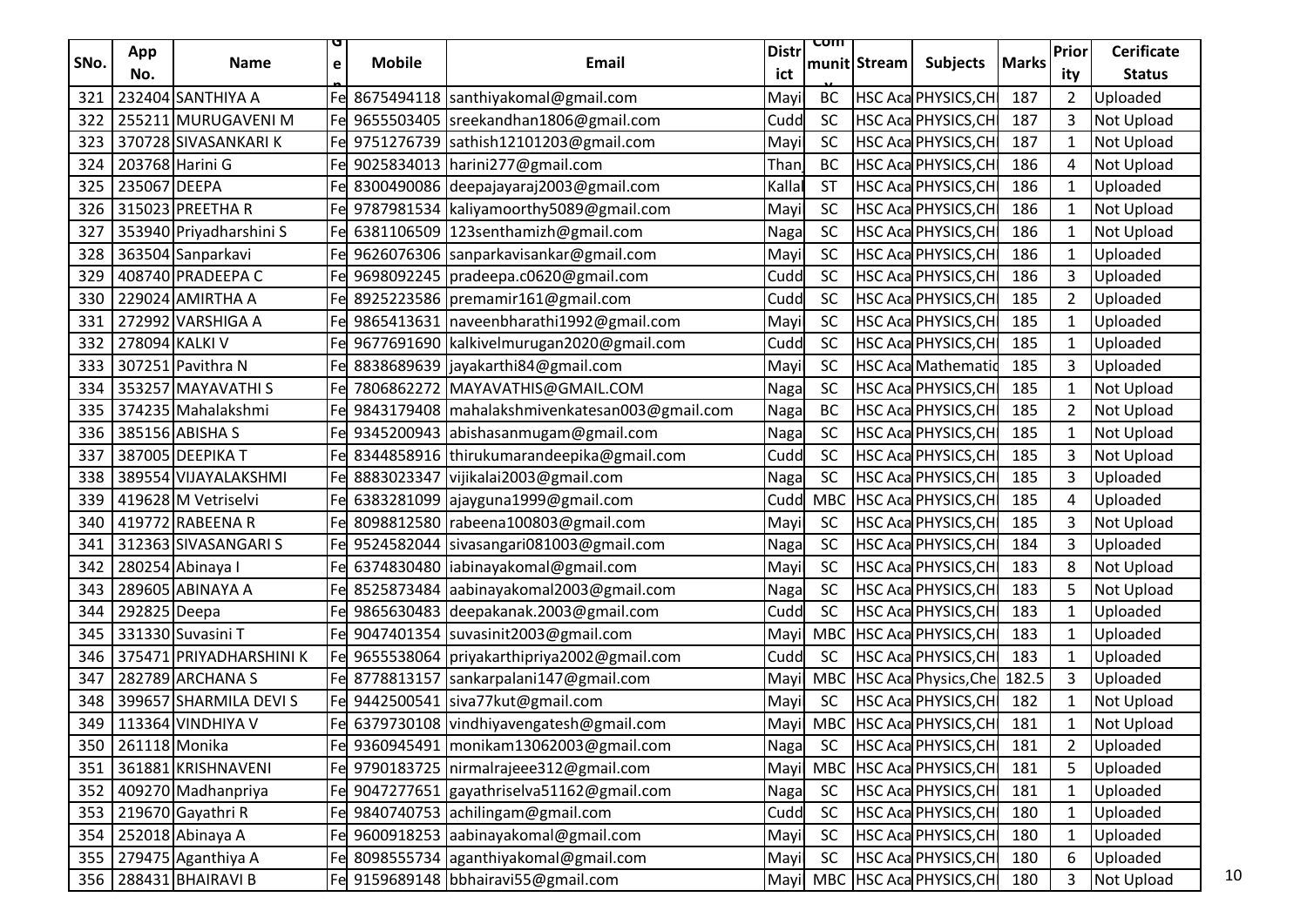| SNo. | App             | Name                     | e   | <b>Mobile</b> | Email                                           | <b>Distr</b> | <u> ८णाा</u> | munit Stream | <b>Subjects</b>               | <b>Marks</b> | Prior          | <b>Cerificate</b> |
|------|-----------------|--------------------------|-----|---------------|-------------------------------------------------|--------------|--------------|--------------|-------------------------------|--------------|----------------|-------------------|
|      | No.             |                          |     |               |                                                 | ict          |              |              |                               |              | ity            | <b>Status</b>     |
| 357  |                 | 303444 Shobha N          |     |               | Fe 8220737811 shobhanatarajan2020@gmail.com     | Mayi         | <b>SC</b>    |              | HSC Aca PHYSICS, CH           | 180          | $\overline{2}$ | Not Upload        |
| 358  | 306354 SRIJA K  |                          |     |               | 7448469677 srijakubendran2003@gmail.com         | Mayi         | <b>SC</b>    |              | HSC Aca PHYSICS, CH           | 180          | $\overline{2}$ | Uploaded          |
| 359  | 310451 SNEKA    |                          |     |               | 8524923580   snekakalaivendhan26@rediffmail.com | Mayi         | <b>SC</b>    |              | HSC Aca Physics, Che          | 180          | $\mathbf{1}$   | Uploaded          |
| 360  | 345217 Pavithra |                          |     |               | Fe 7010322054 divyapramanv@gmail.com            | Tiruy        | <b>MBC</b>   |              | HSC Aca Chemistry, P          | 180          | $\mathbf{1}$   | Uploaded          |
| 361  |                 | 364050 Mounika K         |     |               | Fe 9384425857 Mounikakalaiselvan248@gmail.com   | Naga         | <b>SC</b>    |              | HSC Aca PHYSICS, CH           | 180          | $\overline{2}$ | Uploaded          |
| 362  |                 | 387283 Gayathri R        |     |               | Fe 9840740753   rgayathri2003r@gmail.com        | Cudd         | <b>SC</b>    |              | HSC Aca PHYSICS, CH           | 180          | $\overline{2}$ | Uploaded          |
| 363  |                 | 398234 Shobha N          |     |               | 7397397956 shobhanaresh2019@gmail.com           | Mayi         | <b>SC</b>    |              | HSC Aca PHYSICS, CH           | 180          | $\overline{2}$ | Not Upload        |
| 364  |                 | 403846 VAISHNAVI S       |     |               | 8098257969 chemsvk@yahoo.com                    | Mayi         | BC           |              | HSC Aca PHYSICS, CH           | 180          | 1              | Uploaded          |
| 365  |                 | 236538 PREETHIKA S       |     |               | Fe 9585480896 sdrahulrocky28@gmail.com          | Mayi         | <b>SC</b>    |              | HSC Aca PHYSICS, CH           | 179          | $\mathbf{1}$   | Uploaded          |
| 366  |                 | 286703 Buvaneshwari      |     |               | Fel 6385778516 buvaneshwarivelu@gmail.com       | May          | <b>MBC</b>   |              | HSC Aca PHYSICS, CH           | 179          | $\overline{2}$ | Uploaded          |
| 367  |                 | 288251 SUBASRIM          |     |               | Fe 9344386795 kalaimaran761@gmail.com           | Mayi         | <b>SC</b>    |              | HSC Aca PHYSICS, CH           | 179          | $\overline{2}$ | Uploaded          |
| 368  |                 | 376466 ABINAYA N         |     |               | 7708502486 abin2003@gmail.com                   | Mayi         | <b>SC</b>    |              | HSC Aca PHYSICS, CH           | 179          | $\mathbf{1}$   | Not Upload        |
| 369  |                 | 221692 SHALINI R         |     |               | Fe 9597819471   saravanansanjai254@gmail.com    | Ariya        | <b>SC</b>    |              | HSC Aca PHYSICS, CH           | 178          | $\overline{2}$ | Uploaded          |
| 370  |                 | 295539 SANTHIYA R C      |     |               | Fe 8838388671   santhiyarc2003@gmail.com        | Than         | <b>SC</b>    |              | HSC Aca PHYSICS, CH           | 178          | $\overline{2}$ | Uploaded          |
| 371  |                 | 368217 Kavipriya.p       |     |               | Fe 6369392908 kavip7749@gmail.com               | Mayi         | BC           |              | HSC Aca PHYSICS, CH           | 178          | 3              | Uploaded          |
| 372  |                 | 100872 Ranjana R         |     |               | Fe 9578324447 srkkarna510@gmail.com             | Cudd         | <b>MBC</b>   |              | HSC Aca PHYSICS, CH           | 177          | 3              | Uploaded          |
| 373  |                 | 244259 MANOTHA B         |     |               | 7094306698   manothababu2003@gmail.com          | Nagal        | <b>SC</b>    |              | HSC Aca PHYSICS, CH           | 177          | $\overline{2}$ | Uploaded          |
| 374  |                 | 258942 DURGADEVI         |     |               | 9003900556  smdurgadevi2003@gmail.com           | Mayi         | <b>SC</b>    |              | HSC Aca PHYSICS, CH           | 177          | 1              | Uploaded          |
| 375  |                 | 338361 MUTHUMITHA B      |     |               | Fe 9865009961 johnhari786giri@gmail.com         | Than         | <b>SC</b>    |              | HSC Aca PHYSICS, CH           | 177          | $\overline{2}$ | Not Upload        |
| 376  |                 | 338690 MATHUMITHA B      |     |               | Fe 9865009961   mathu050303@gmail.com           | Than         | <b>SC</b>    |              | HSC Aca PHYSICS, CH           | 177          | $\overline{2}$ | Uploaded          |
| 377  |                 | 374986 ABINAYA S         |     |               | Fe 8610792417 gowthamkennadi98@gmail.com        | Cudd         | <b>SC</b>    |              | HSC Aca PHYSICS, CH           | 177          | $\mathbf{1}$   | Uploaded          |
| 378  |                 | 234601 JEEVABHARATHI T   |     |               | Fe 7639647486 jeevabharathitt@gmail.com         | Mayi         | <b>SC</b>    |              | HSC Aca PHYSICS, CH           | 176          | $\overline{2}$ | Not Upload        |
| 379  | 274807 Sneka J  |                          |     |               | Fe 9787933417   snekaj03@gmail.com              | Mayi         | SC           |              | HSC Aca PHYSICS, CH           | 175          | $\overline{4}$ | Not Upload        |
| 380  |                 | 356561 SINDHUJA T        |     |               | Fel 9092478285 sindhuja210103@gmail.com         | May          | <b>MBC</b>   |              | HSC Aca PHYSICS, CH           | 175          | $\mathbf{1}$   | Uploaded          |
| 381  |                 | 392582 LAVANYA R         |     |               | 6383823539 sapthagirianu29@gmail.com            | May          | <b>MBC</b>   |              | HSC Aca PHYSICS, CH           | 175          | 3              | Uploaded          |
| 382  |                 | 280847 PRIYADHARSHINI P  |     |               | Fe 6380375125 priyadharshinip273@gmail.com      | Mayi         | <b>SC</b>    |              | HSC Aca PHYSICS, CH           | 174          | 3              | Uploaded          |
| 383  |                 | 233509 SANTHIYA S        |     |               | 9976496325 ssanthiya2020s@gmail.com             | Mayi         |              |              | MBC   HSC Aca PHYSICS, CH     | 173          | $\overline{2}$ | Uploaded          |
| 384  | 134107 B.suji   |                          |     |               | Fe 9262489029 abinayadevaki@gmail.com           | Mayi         | <b>SC</b>    |              | <b>HSC Aca Physics, Che</b>   | 172          | 1              | Not Upload        |
| 385  |                 | 312082 Swetha S          |     |               | Fel 9159353631 swethachithra2003@gmail.com      |              |              |              | Mayil MBC HSC Aca PHYSICS, CH | 172          | $\mathbf{1}$   | Uploaded          |
| 386  | 338662 Sneha P  |                          |     |               | Fe 9943067019   snehap 251202@gmail.com         | Cudd         | <b>MBC</b>   |              | HSC Aca PHYSICS, CH           | 172          | $\overline{2}$ | Uploaded          |
| 387  |                 | 318765 Mohanadharshini M |     |               | Fe 9384965187 sivamanickammsd@gmail.com         | Tiruv        | <b>SC</b>    |              | HSC Aca PHYSICS, CH           | 171          | $\mathbf{1}$   | Uploaded          |
| 388  |                 | 382406 Vaishnavi.k       |     |               | Fe 6369392908 anuvaishnavi552@gmail.com         | Mayi         | BC           |              | HSC Aca PHYSICS, CH           | 171          | 9              | Uploaded          |
| 389  |                 | 391005 Sowndarya         | Fel |               | 8489446647 sowndaryasankar3@gmail.com           | Nagal        | <b>MBC</b>   |              | HSC Aca PHYSICS, CH           | 171          | 9              | Uploaded          |
| 390  |                 | 420496 Sangavi G         |     |               | Fe 9095672053   manunethicholan45@gmail.com     | Tiruv        | <b>SC</b>    |              | HSC Aca PHYSICS, CH           | 171          | $\overline{2}$ | Uploaded          |
| 391  |                 | 422051 PRIYADHARSHINI N  |     |               | Fe 6382680614   smartprithivirajann@gmail.com   | Tiruv        | <b>SC</b>    |              | HSC Aca PHYSICS, CH           | 171          | $\overline{2}$ | Uploaded          |
| 392  |                 | 237163 Umamaheshwari S   |     |               | Fe 9489510148 lilaieee13@gmail.com              | Naga         | <b>SC</b>    |              | HSC Aca PHYSICS, CH           | 170          | 1              | Uploaded          |